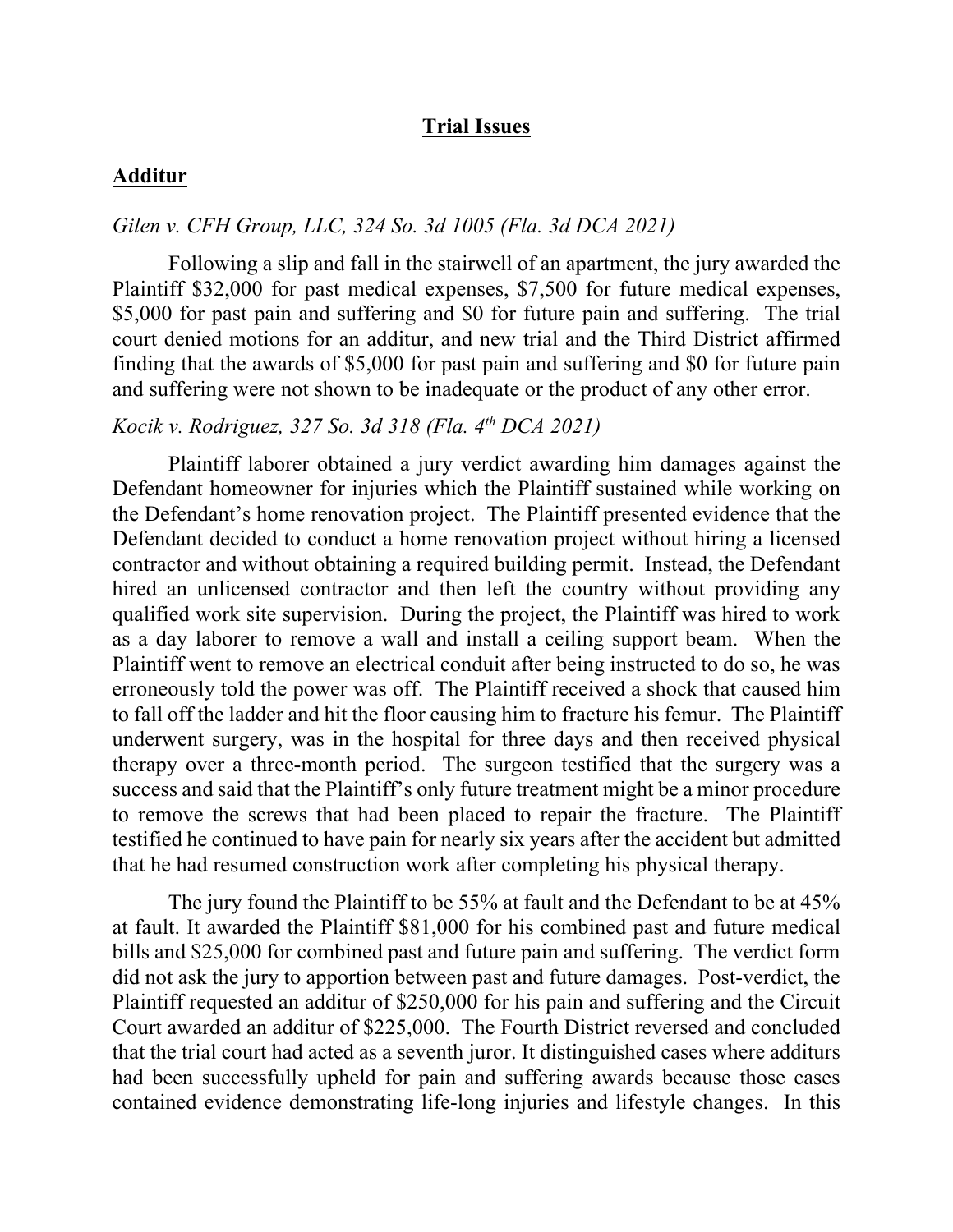case, the Fourth District said the jury had weighed conflicting evidence regarding the Plaintiff's past and future pain and suffering, namely that the Plaintiff's own testimony was that the pain had diminished over time and that he had resumed construction work and had resumed his hobby of fishing. Coupled with his surgeon's testimony that the surgery was successful and that he would only need minor future treatment, the Fourth District concluded that this supported the jury's verdict and that the trial court abused its discretion in awarding an additur.

### *Binger*

### *Montero v. Corzo, 320 So. 3d 976 (Fla. 3d DCA 2021)*

The Third District held that the trial court abused its discretion in allowing the Defendants to introduce a surveillance video and the testimony of the investigator who recorded the video where the video and the investigator were not disclosed by the Defendant until three business days prior to trial. Here the trial court failed to consider and analyze the factors set forth by the Supreme Court in *Binger v. King Pest Control*, and failed to make appropriate findings including whether the Plaintiff was prejudiced by late disclosure. As such, a new trial was granted.

## *Callari v. Winkeljohn, 329 So. 3d 795 (Fla. 3d DCA 2021)*

This case arises from an automobile accident which occurred when Callari crossed over the center lane and struck the Plaintiff's vehicle causing it to flip over. After filing suit, the Plaintiff later amended her Complaint to add a claim for punitive damages based upon allegations that Callari was under the influence of heroin when the accident occurred. Before trial, the parties were ordered to provide a list of their witnesses and a summary of expected expert testimony. Callari filed an expert disclosure for a CPA who was to testify as to "the Plaintiff's economic damages." On January 7, 2020, the trial court notified the parties that trial was scheduled for the week of January 21. Later that day, Callari filed a supplemental expert disclosure stating that his economist would "testify regarding Mr. Callari's net worth and the amount of money he needs to sustain himself. She will also testify as to punitive damages that would bankrupt/economically castigate Mr. Callari."

The Plaintiff filed an emergency Motion to Strike the untimely disclosure and the trial court entered an order limiting the economist's testimony to economic damages. The order did not address whether the economist's testimony of punitive damages or net worth would prejudice the Plaintiff. The trial was ultimately set for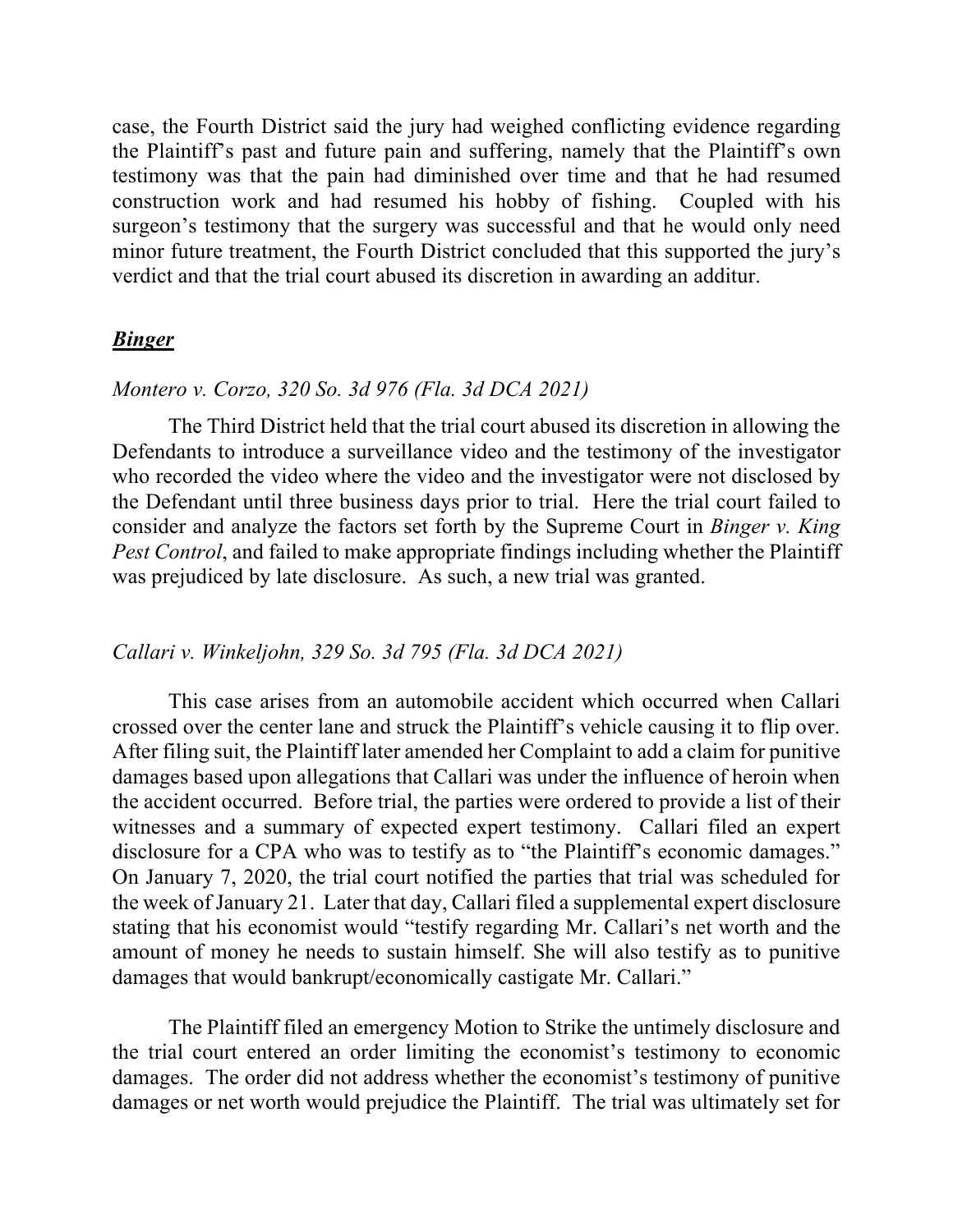February 24 and Callari moved for reconsideration of the order limiting the economist's testimony. The trial court denied the Defendant's motion concluding that the jury could figure out his net worth without the expert testimony.

At trial, Callari testified regarding his limited financial resources, but the jury was provided with very little information to assess his net worth or ability to pay punitive damages. Callari never called his economist as a witness. The jury returned a verdict in favor of the Plaintiff in the amount of \$4,662,572 of which \$1,000,000 was a punitive award. The trial court applied a collateral source set-off and entered final judgment in the amount of \$4,561,097. The Third District reversed noting that the trial court failed to analyze the *Binger* factors before exercising its discretion to admit or exclude late disclosed witness testimony. Because the trial court failed to make any findings of prejudice or to analyze the *Binger* factors in any way, the entire judgment was reversed.

#### **Closing argument**

## *Florida Peninsula Insurance Company v. Nolasco, 318 So. 3d 584 (Fla. 3d DCA 2021)*

Plaintiff's comments in closing argument which referred to opposing counsel and their expert witnesses as liars, as well as making inflammatory, prejudicial, and sexist comments about defense counsel constituted fundamental errors such that even though the comments were non-objected to, they were so highly prejudicial to impair the fair consideration and determination of the case by the jury. As such, the cause was remanded for a new trial.

## *R.J. Reynolds Tobacco Company v. Mahfuz, 324 So. 3d 495 (Fla. 4th DCA 2021)*

In the least surprising decision of the year, the Fourth District reversed the trial court's judgment entered in favor of the Plaintiff and granted a new trial. In this case, the Plaintiff's counsel called Phillip Morris a "soulless enterprise of death," with a recklessness and indifference towards human life that was virtually criminal. The court ruled that counsel made these arguments to inflame the jury. The Plaintiff's counsel also read from George Orwell's novel, 1984, and compared the tobacco companies to Big Brother and a totalitarian state that monitors everybody. Counsel read a passage from the novel asking it to ensure that the decedent was not forgotten. The Fourth District noted that this argument urged the jury to save the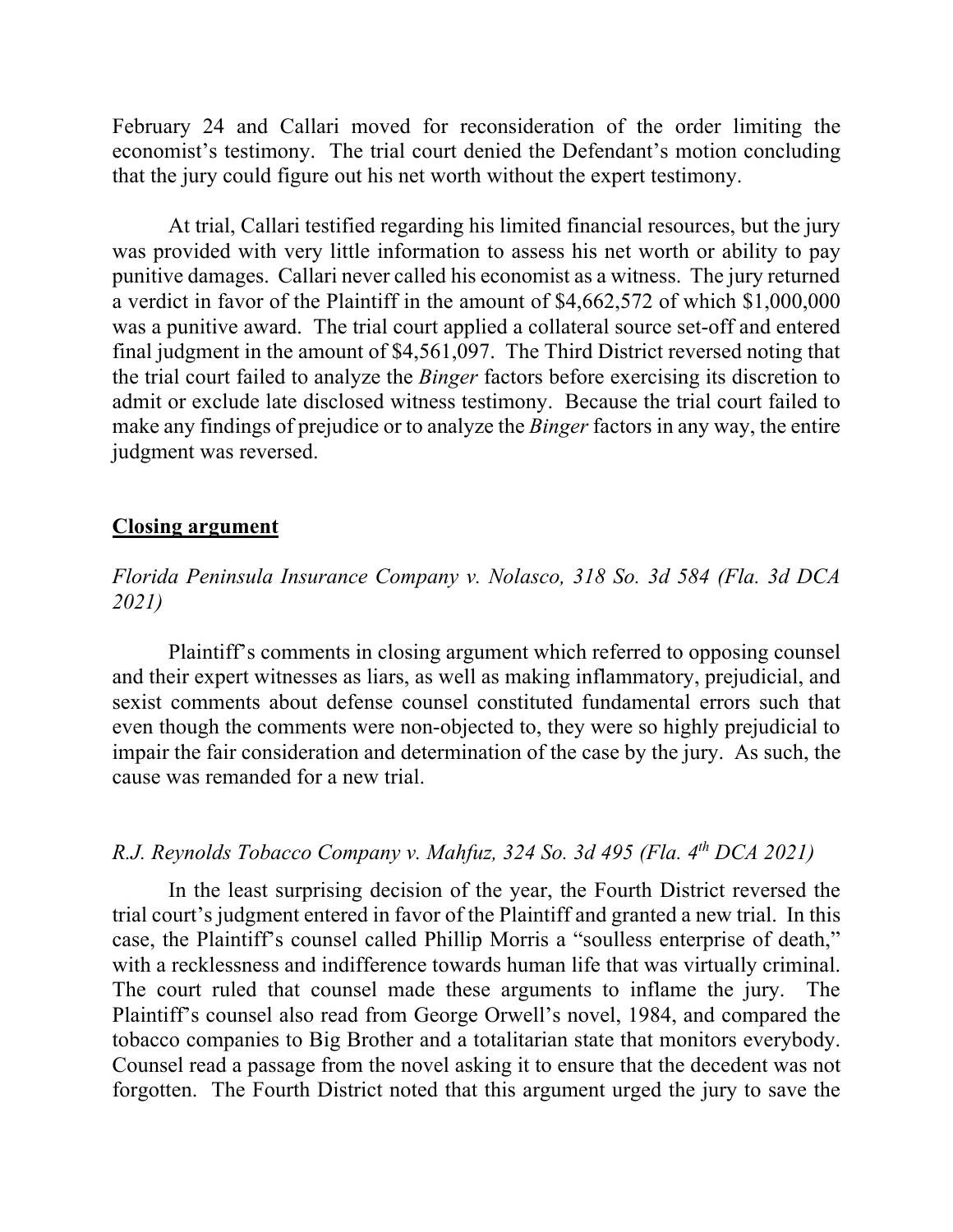decedent's memory by giving a large verdict but that the passage had no connection to the evidence. Counsel also compared the tobacco companies to Dorian Gray, a playboy from Victorian England who looked in the mirror and saw things as rotten as they truly were. Plaintiff's counsel asked the jury to see the tobacco companies in that same light. Plaintiff's counsel also told the jury not to lose sight of the evil that men do and urged the jury to mete out a punishment with its verdict that would hurt. He added that "you can't plunge the spear all the way straight through their heart. They have to feel it though."

# *R.J. Reynolds Tobacco Company v. Neff, 325 So. 3d 872 (Fla. 4th DCA 2021)*

In yet another case, a verdict in favor of the Plaintiff was reversed because of closing argument presented by the Schlesinger law firm. Highlights include quoting from the novel 1984; quoting Martin Luther King's speech regarding the arc of the moral universe; referring to the tobacco industry as an "enterprise of death;" misstating evidence; attacking Defendants for conceding medical causation; and injecting personal opinions. The Fourth District concluded that all of these actions were designed to inflame the emotions of the jury.

### *Daubert*

### *Lively v. Grandhige, 313 So. 3d 917 (Fla. 2d DCA 2021)*

The jury returned a verdict in favor of the Defendants. Thereafter, the Plaintiff timely moved for a new trial arguing that the verdict was against the manifest weight of the evidence and that a new trial was required to avoid a miscarriage of justice. After a hearing on the Motion, the trial court announced its rulings in open court making both factual findings and legal conclusions. An order was subsequently rendered denying the Motion for New Trial referencing the trial court's findings announced at the hearing and attached the transcript of the hearing. The Second District reversed because the Order Denying the Motion for New Trial, including the trial court's oral pronouncement regarding the admissibility of certain evidence under *Frye* which was incorporated into the Order Denying the Motion for New Trial, did not reflect that the trial court applied the correct legal standard which was to determine whether the verdict was against the manifest weight of the evidence.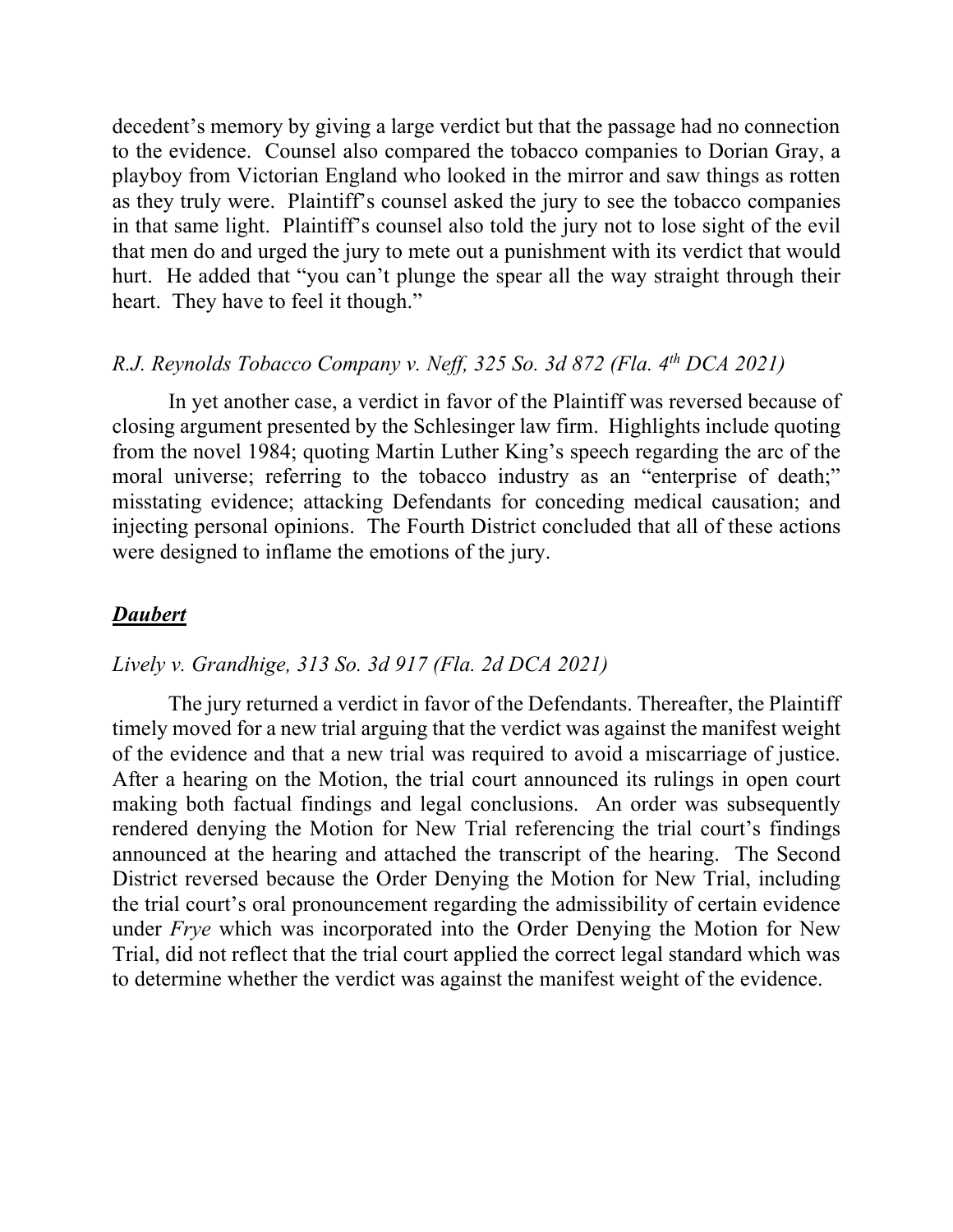### *Royal Caribbean Cruises, Ltd. v. Spearman, 320 So. 3d 276 (Fla. 3d DCA 2021)*

Following a jury verdict for over \$20,000,000 in favor of Spearman on her claims for Jones Act negligence and unseaworthiness, Royal Caribbean appealed. The Plaintiff presented evidence, requested jury instructions and argued on opening and closing that Royal Caribbean was negligent and/or provided an unseaworthy ship based upon four distinct theories of liability: (1) the door which crushed the crew members hand could have been designed to eliminate the "pinch point;" (2) Royal Caribbean failed to train the ship's crew members on how to avoid the pinch point; (3) the door lacked a warning sign or sticker regarding the pinch point; and, (4) the other crew member involved in the incident was negligent when she improperly overrode bridge control during the safety drill in which the injury occurred.

On appeal, the Third District found that the trial court abused its discretion by allowing the Plaintiff's engineer to testify regarding a computer assisted drawing prototype of a door that would have been a safer design than the door that caused the Plaintiff's injury where the testimony did not satisfy the *Daubert* standard. Specifically, it found that the Plaintiff's expert testimony did not meet the reliability factors set forth in *Daubert. Daubert* sets forth a list of five factors a lower court may consider to determine whether the expert's testimony is reliable: (1) whether the theory or technique can be and has been tested; (2) whether the theory or technique has been subjected to peer review and publication; (3) the known or potential rate of error of the theory or technique; (4) the existence and maintenance of standards controlling the theory or technique's operation; and (5) whether the theory or technique has attracted wide spread acceptance within a relevant scientific community. These factors do not constitute a definitive check list or test and an expert's opinion must be based upon knowledge and not merely subjective belief or unsupported speculation. That said, rejection of expert testimony under *Daubert* is the exception rather than the rule. In this case, the Third District noted that there was not a single door utilized on any ocean-going vessel with a cutout similar to the cutout proposed by the Plaintiff's expert. Nevertheless, the Third District did not reverse on this issue because of the two-issue rule. Here the Plaintiff presented four theories of liability and two causes of action and Royal Caribbean agreed to a general verdict form which required the jury to resolve the two causes of action but did not require the jury to indicate which alternate theory was resolved in favor of which party. The Third District did note; however, that the trial court erred by failing to consider the factors set forth in Florida Statute §768.74(5) when ruling on the Defendant's Motion for Remittitur and as such, remanded the cause of action to the trial court to conduct a new hearing on the Motion for Remittitur.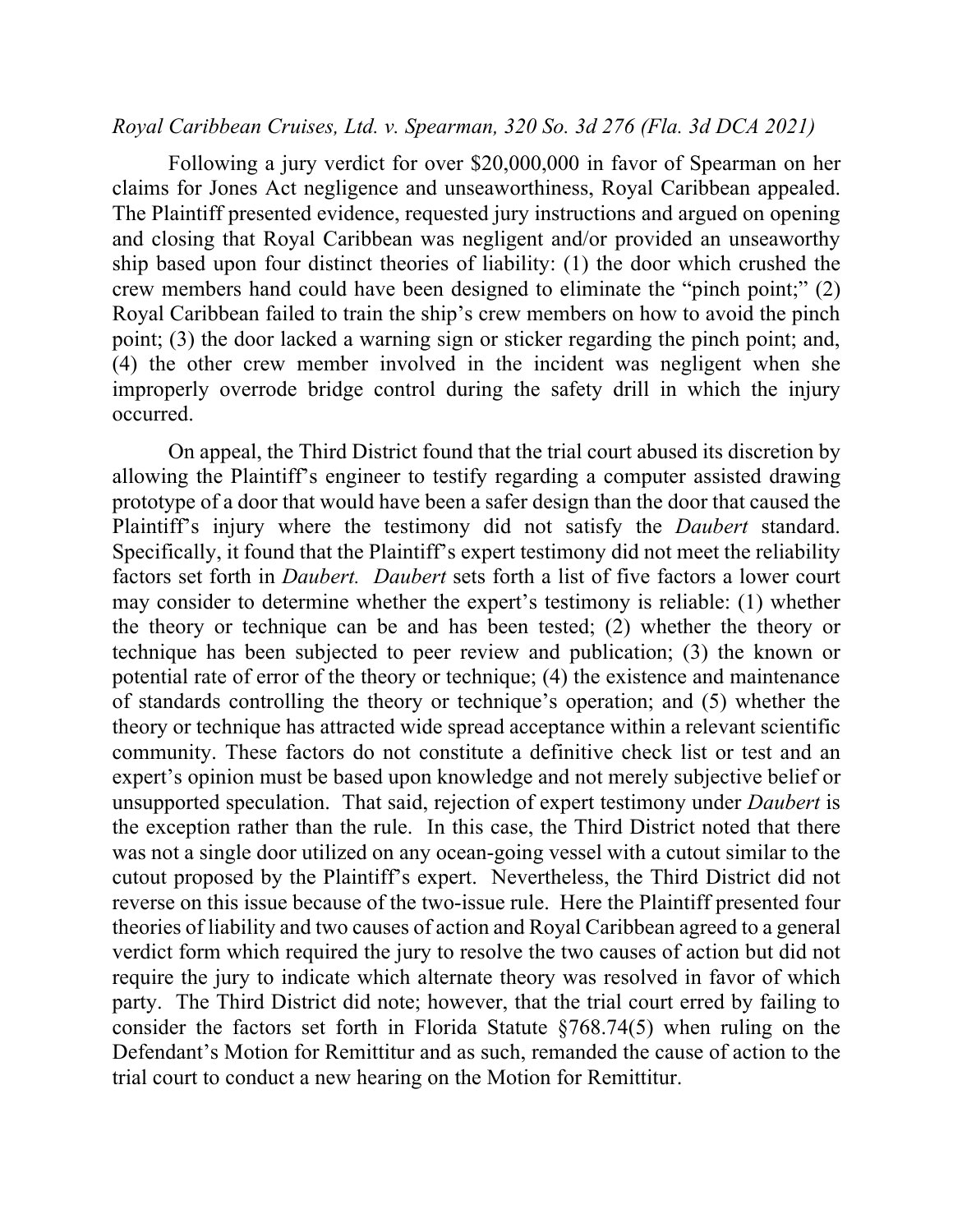*United Automobile Insurance Company v. Progressive Rehabilitation and Orthopedic Services, LLC, 324 So. 3d 1006 (Fla. 3d DCA 2021)*

*Progressive Rehabilitation provided services to United Auto's insured due to*  injuries from a motor vehicle accident. The insured assigned his PIP benefits to the clinic. Eventually, the clinic filed a breach of contract action against United Auto for failure to pay PIP benefits. In its answer, United denied that the charges the clinic submitted for the services provided were reasonable. The clinic filed a Motion for Summary Judgment on the issue of reasonableness and attached an Affidavit of the clinic's owner and corporate representative who asserted the charges were reasonable. Prior to the clinic filing its motion, United filed an affidavit of its claim adjuster who asserted that the charges were unreasonable. The clinic requested a *Daubert* hearing as to the adjuster's qualifications and basis of her opinions, following which the court struck the affidavit and granted summary judgment in favor of the clinic.

The Third District reversed pointing out that the *Daubert* standard does not prohibit expert opinion testimony based upon experience. As the court stated "nothing in the rule prohibits expert opinion testimony based on experience. Indeed, the plain language of §90.702 permits an expert to be qualified by 'knowledge, skill, experience, training or education…'"

## *United Automobile Insurance Company v. Central Therapy, Inc., 325 So. 3d 252 (Fla. 3d DCA 2021)*

Following a motor vehicle accident, United Auto's insured sought treatment at Central Therapy. Thereafter, the insured assigned his benefits to Central Therapy which submitted bills to United Auto. Eventually, United Auto refused to pay some benefits and Central Therapy then sued alleging a breach of contract. United Auto answered and denied that the charges were reasonable, and that the treatment was reasonable, related and necessary.

Central Therapy filed a Motion for Summary Judgment and filed an Affidavit of a physician who opined that the charges were reasonable and within the range of usual and customary charges charged in the community for similar procedures. United filed an Affidavit of its adjuster who detailed her background, training and experience and her knowledge of monetary reimbursements by Florida PIP insurers providing reimbursement for medical services in South Florida. She then opined that the charges were not reasonable. The trial court found that the adjuster's Affidavit was legally insufficient because her opinions were not based on sufficient facts and data and therefore did not satisfy *Daubert*. The Third District reversed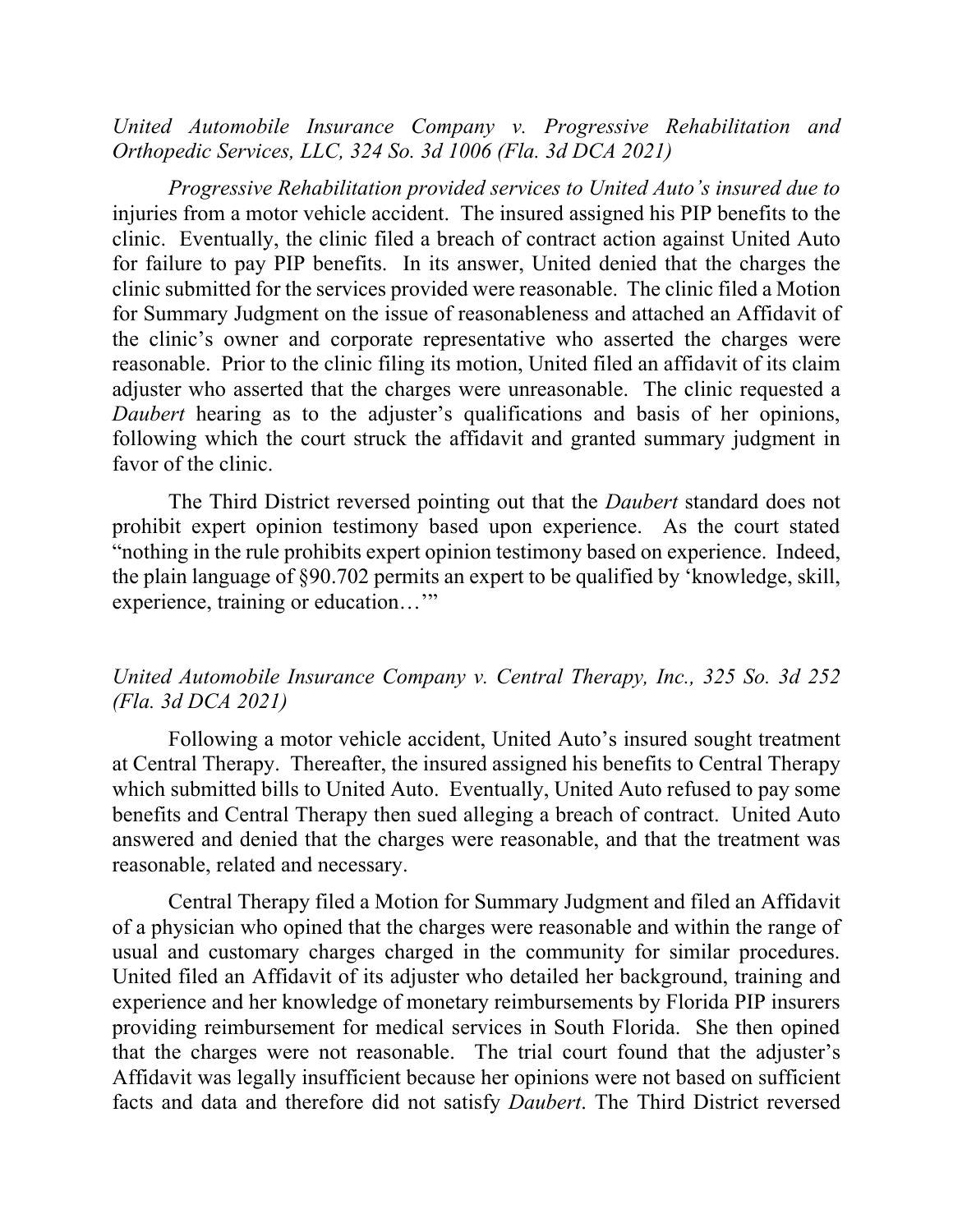holding once again that the "*Daubert* standard does not prohibit…expert opinion testimony based on experience…indeed, the plain text of §90.702, Florida Statutes provides that experts may be qualified by 'knowledge, skill, experience, training, or education."

# *State Farm Mutual Automobile Insurance Company v. M & E Diagnostic Services, Inc., 327 So. 3d 363 (Fla. 3d DCA 2021)*

Pinelo was insured by State Farm. Following a motor vehicle accident, Pinelo sought treatment with M & E Diagnostic Services. M & E, as the assignee of Pinelo sued State Farm alleging that it underpaid M & E for services rendered to Pinelo following the accident. The parties stipulated that  $M \& E$ 's treatment to Pinelo was medically necessary and related to the accident. M & E moved for summary judgment regarding the reasonableness of its charges. In opposition to the motion, State Farm filed the affidavit of Dr. Dauer, who is a medical doctor and an owner of a diagnostic imaging center. He opined that M & E's charges were not reasonable. M & E moved to strike the doctor's affidavit arguing that Dr. Dauer's opinion was pure opinion testimony based primarily on speculation and conjecture and failed to meet the *Daubert* test for admissibility. The trial court granted summary judgment and the Third District reversed. They noted that Dr. Dauer attested that he had personal knowledge and expertise regarding the range and rate of charges for medical care in the relevant community, including the range and rate of charges for radiological services provided in the area for patients by credentialed and experienced diagnostic centers and hospitals. Dr. Dauer then considered the reimbursement levels and charges in the community, his own charges in the community, various Federal and state medical fee schedules applicable to motor vehicles and other insurance coverages including worker's compensation, Medicare, HMOs, PPOs and other third-party insurance carriers, as well as the payments and reimbursements that M & E accepted from all sources. Dr. Dauer also attested to conducting numerous peer reviews and obtaining extensive personal knowledge and professional expertise regarding medical care and medical charges and reimbursements for Miami-Dade and Broward counties. The Third District found that Dr. Dauer's opinions satisfied Florida Statute §90.702 and was not pure opinion testimony based on speculation or conjecture. They explained that "pure opinion testimony is based solely on the expert's experience, without relation to the actual condition of the person in the relevant case."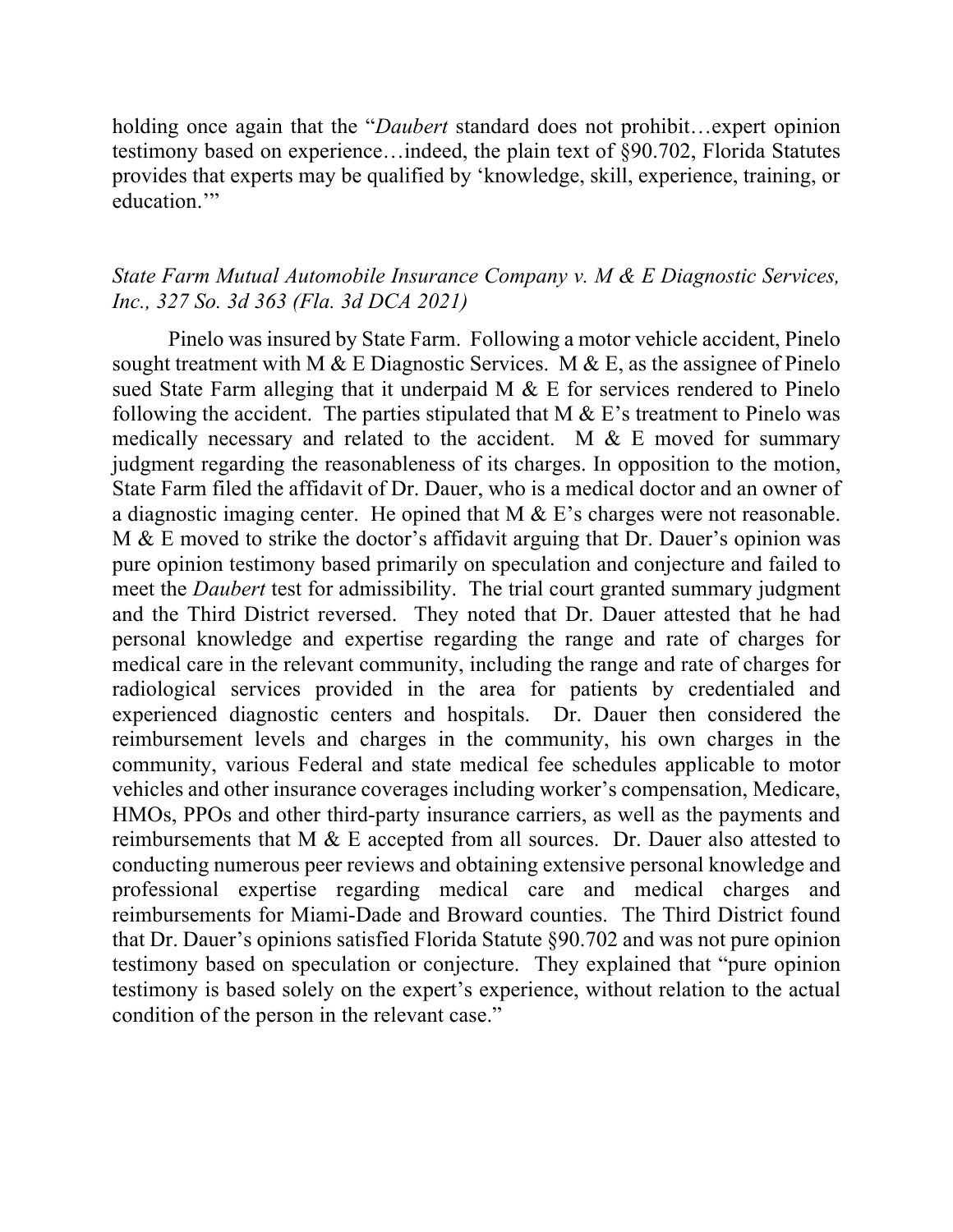*State Farm Mutual Automobile Insurance Company v. Nob Hill Family Chiropractic, 328 So. 3d 1 (Fla. 2021)*

In this PIP case, State Farm retained both an accident reconstructionist and a causation expert to testify that the forces from the insured's accident were insufficient to cause injury. The trial court granted Plaintiffs' Motion for a *Daubert* hearing and then conducted a two-day hearing involving the biomedical engineer and the medical doctor. The Plaintiff argued that the doctor's causation analysis was "semi-junk science" and asserted that the doctor was unfamiliar with several significant variables which would have impacted the force applied to the insured. Counsel argued that the doctor never physically examined the insured and had an opinion contrary to other doctors. The trial court concluded the hearing without making an oral ruling. Two months later, the trial court entered an order granting the *Daubert* challenge, finding that the insurer had met its prima facia burden to show that the doctor had minimal qualifications, but also finding that the doctor's data was insufficient, and his methodology was unreliable. The trial court made no factual findings that would support those conclusions. As to the insurance company's other expert, the trial court ordered State Farm to provide more complete and adequate responses to Interrogatories and awarded \$1,000 in sanctions to the Plaintiff. When State Farm moved for reconsideration, the Plaintiff contended that the insurance company had not provided compliant responses due to inconsistencies and discrepancies. State Farm argued that, despite the discrepancies, the total amount that the insurance company had paid the physician/expert was \$1,300,000 over the defined four-year period. The court found that there were deliberate violations of its orders, that Plaintiff suffered absolute prejudice in its ability to prepare a crossexamination of the expert, and that the prejudice was only cured by a continuance of the case that had been going on for over a decade. The court discussed the factors contained in *Kozel*, stating that they militated towards striking the doctor due to willful, deliberate, and contumacious disobedience. The Fourth District reversed both rulings. First it found that the trial court must make specific factual findings on the record sufficient for an appellate court to review a conclusion about whether testimony was scientifically reliable and factually relevant. In the absence of such findings, the court stated that Appellate Courts are not well-suited to exercise discretion reserved to trial courts in *Daubert* proceedings. Because the trial court here merely tracked the language of the relevant *Daubert* statute, §90.702, and only found factually that the doctor was essentially testifying as to the Plaintiff's medical condition without having ever examined the insured, the trial court concluded that the testimony was not reliable or trustworthy. The court also found that the Plaintiff failed to make a showing of willful failure of the Defendant to comply or to demonstrate any extensive prejudice with the withholding of the discovery and/or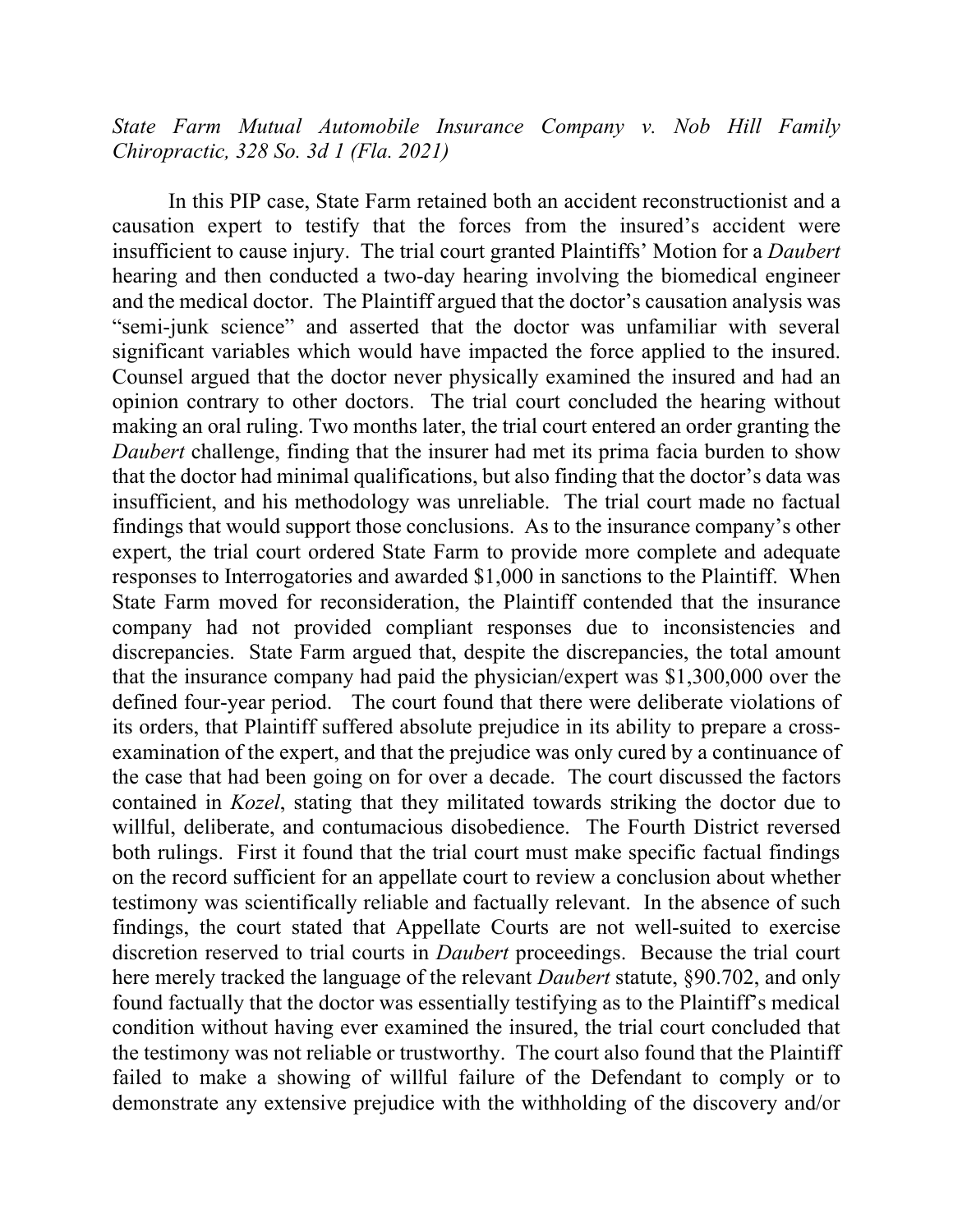discrepancies. With respect to the prejudice, the court said that it was notable that each time the insurance company filed its unverified responses to the Interrogatories, they were identical to the later filed verified responses and further found it was significant that the insurance company was willing to stipulate to the \$1,300,000 payment amount for the period, despite the discrepancies. The court concluded that striking the insurance company's remaining expert witness was neither an appropriate sanction nor commensurate with the offense and therefore reversed.

## **Directed verdict**

#### *Hernandez v. Mishali, 319 So. 3d 753 (Fla. 3d DCA 2021)*

The Third District ruled that the successor Judge who did not preside over the trial erred in granting a directed verdict in favor of the Defendant where there was competent substantial evidence to support the jury's verdict that the Defendant was negligent and to support the jury's rejection of the Defendant's defense that he unexpectedly lost consciousness or experienced syncope prior to the collision.

### *Martinez v. Lobster Haven, LLC, 320 So. 3d 873 (Fla. 2d DCA 2021)*

The Plaintiff ate contaminated oysters at the Defendant's restaurant. He experienced severe gastrointestinal symptoms for 10 days and, after recovering briefly, began to experience pain, numbness, and weakness in his legs and feet two weeks later. He was diagnosed with Guillian-Barré Syndrome (GBS) which is a disorder where the body's immune system attacks the nerves. He ended up in the hospital for almost two months.

During the first trial, the Defendant unsuccessfully moved for directed verdict and the case ended up being mistried due to a hung jury. Before the second trial, the parties discussed various evidentiary stipulations, including a preservation of issues from the first trial. A major difference between the first trial and the second trial was the Defendant's stipulation that the food it served to the Plaintiff was defective. As such, the main issue for the jury was the cause of the GBS. The Defendant failed to move for directed verdict at the second trial and this time the jury reached a verdict for the Plaintiffs. The Defendant then moved for a judgment notwithstanding the verdict which the trial court granted.

The Second District reversed. Contrary to the Defendants argument that the Motion for Directed Verdict had been preserved as part of the stipulations made at the first trial, the court observed that the stipulation regarding the defectiveness of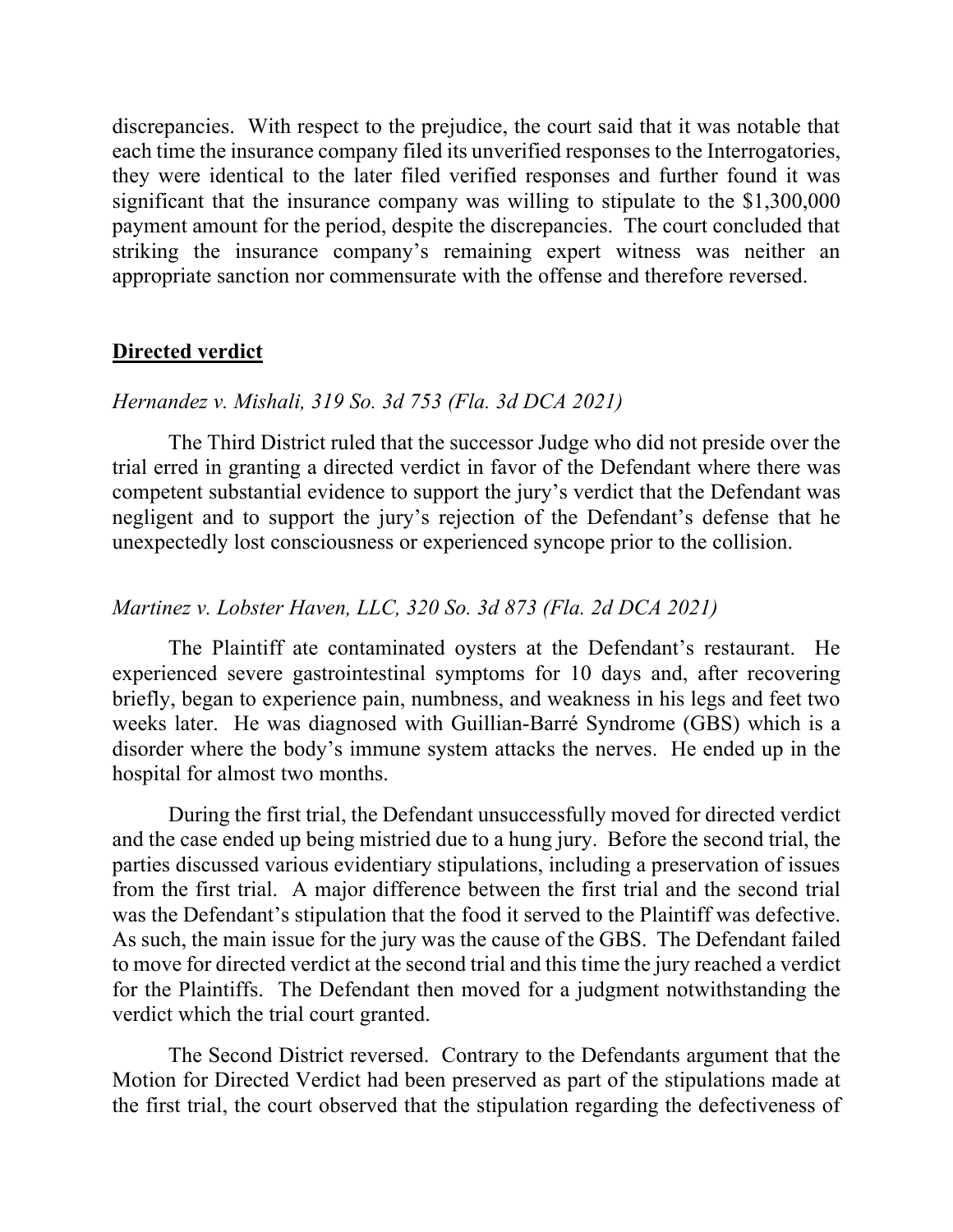the food rendered the evidence different and was certainly not susceptible to a Motion for Directed Verdict that had been made previously. Additionally, the court found that the Defendant's argument that the Plaintiff's expert had relied on stackable inferences was erroneous. The appellate court's analysis illustrates the difference between impermissible inference stacking and permissible deductions from inferences.

# *Strickland v. State Farm Mutual Automobile Insurance Company, 323 So. 3d 783 (Fla. 1st DCA 2021)*

Strickland's car was hit from behind in two separate rear-end collisions within a two-week period. In both instances, Mr. Strickland was driving. He and his wife sued State Farm to recover damages. They alleged that the two other drivers were negligent in rear-ending their car. State Farm denied liability and asserted comparative negligence and failure to mitigate damages as affirmative defenses. After conducting depositions of the two other drivers, the Plaintiffs moved for Summary Judgment on the issues of liability and comparative negligence. State Farm opposed Summary Judgment arguing that both accidents involved Mr. Strickland's vehicle starting to move forward then stopping abruptly raising the possibility of negligence on his part. As a result, Summary Judgment was denied. Before trial, the parties entered into a Joint Stipulation in which State Farm admitted that the two drivers were negligent. State Farm also asserted that Mr. Strickland had a hand in causing the accident and failed to mitigate his damages. The jury returned a verdict finding negligence on the part of all parties and awarded Mr. Strickland past medical expenses but no other damages. They also found that he had not sustained a permanent injury caused by either accident.

The Plaintiffs argued that the trial court erred by not granting Summary Judgment in their favor on the issues of liability and his comparative negligence in causing the accident. The District Court advised that this issue became moot once the case proceeded to jury trial. Moreover, the Plaintiffs did not move for a directed verdict on the issue of liability nor did they oppose the submission of the comparative negligence issue to the jury. The Plaintiffs next argued that the evidence was insufficient to allow a jury to apportion negligence to the Plaintiff for failing to mitigate his business losses as well as his pain (because he rejected physical therapy). The District Court found that the issue was not preserved because the Plaintiffs did not move for a directed verdict on the issue upon the close of the evidence at trial.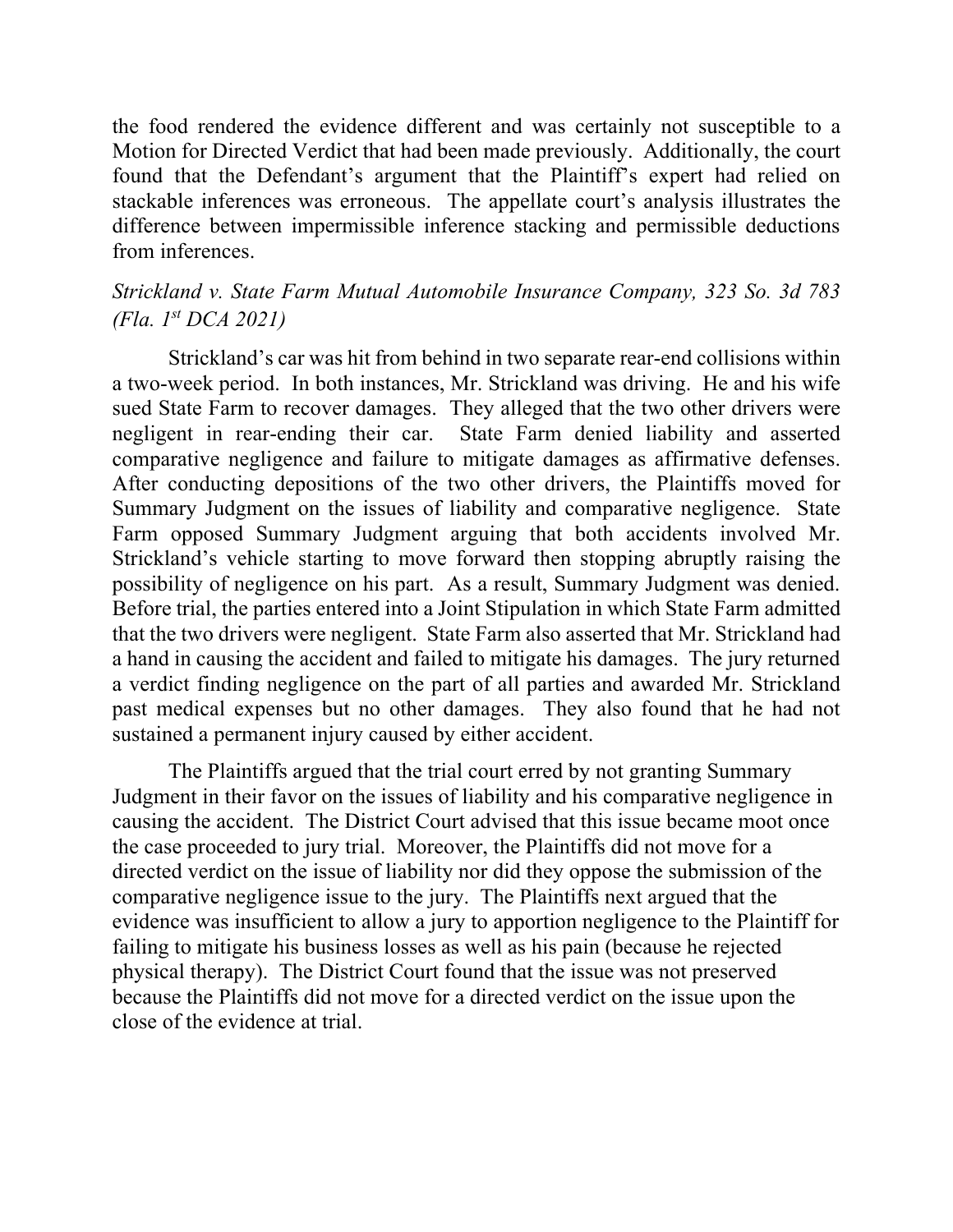## *Tallahassee Medical Center v. Kemp, 324 So. 3d 14 (Fla. 1st DCA 2021)*

On a stormy day, the Plaintiff went to the hospital to visit a patient. At the time she was wearing rubber flip-flops. After riding the elevator to the fourth floor, she exited and began walking towards the patient's room. As she went past the nurses' station, she suddenly slipped and fell in front of a utility-room door and fractured her kneecap. She sued the hospital claiming that its negligence caused her injury because the floor was wet.

The case went to trial and the hospital moved for directed verdict. It argued that the Plaintiff had not presented sufficient evidence of a wet floor or that the hospital knew of such a substance on the floor for the case to go to the jury. The motion was denied and the jury awarded the Plaintiff over \$1,000,000. The trial court denied the hospital's motion for new trial and remittitur.

The First District reversed and found that the Plaintiff did not present sufficient evidence that a foreign substance was on the floor where she fell or that the medical center knew if such a substance existed. At trial, Kemp testified that she felt like something wet was there but she did not see a wet substance on the floor before or after her fall (except a drink that she was carrying spilled when she fell). In fact, no one saw a wet substance responsible for her fall. Her then boyfriend believed that she slipped on a wet floor because of the way she fell but he also did not see a wet substance on the floor. Medical center employees working near where she fell also testified that they did not see anything wet on the floor and even though Kemp testified of having wetness on the back of her clothes after the fall, she did not know what caused the wetness.

At trial, Kemp mainly relied on video evidence from a hospital camera showing moment by moment action in the hallway where she fell. The video did not show a substance on the floor but it did reveal repeated action in the area where she fell as employees accessed a nearby utility room. The Plaintiff asserted that something delivered to the utility room by a hospital employee could have caused the wet substance to be deposited on the floor causing her to fall and that the spill could have resulted from a leaking bag that was dragged to the utility room, from a tray or from something dropped on to the floor from a housekeeping cart. The video itself however, showed no such leaks, spills, drops or other deposits of a liquid substance on to the floor.

The First District noted that Kemp was entitled to use circumstantial evidence like the video to prove her case but there were limits to the inferences that could be drawn from such evidence. It held that a directed verdict should be issued if a Plaintiff relies upon circumstantial evidence to establish a fact, fails to do so to the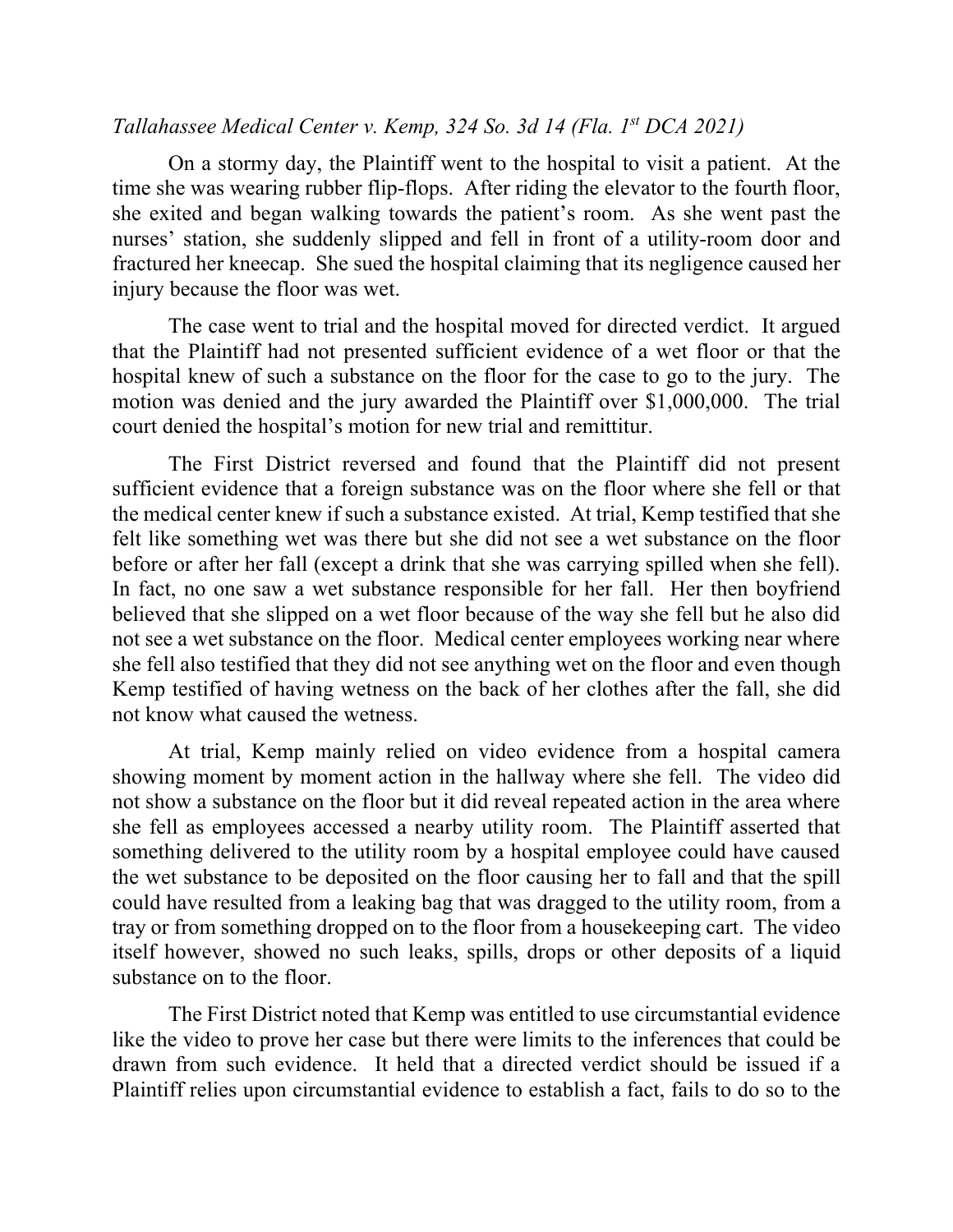exclusion of all other reasonable inferences and then stacks further inferences upon it to establish causation.

## *Fannin v. Hunter, 46 FLWD 2100 (Fla. 1st DCA 9/22/21)*

The Plaintiff and his wife agreed to watch a friend's dog for a few days. They had done so in the past without an issue. The couple also owned two dogs. The Plaintiff testified that one night while watching his friend's dog, he turned his back, and the dog ran behind him and knocked him down rendering him unconscious. Because his back was turned; however, the Plaintiff did not see that the dog was running towards him and after he regained consciousness, the Plaintiff made his way back to the house and advised his wife of his fall. There was conflicting testimony regarding the details of the incident. Both the Plaintiff and the wife testified that the friend's dog was the only dog outside at the time of the incident; that their dogs were in crates at the time; and that they did not allow their dogs to go outside with their friend's dog. However, the Plaintiff's wife testified that the Plaintiff informed her that the incident had occurred while he had left the "dogs" outside and the medical reports indicated that one of the Plaintiffs' dogs caused the injury. There was also conflicting testimony about the day following the incident and whether the friend's dog was on a leash or not when he went home and whether the Plaintiffs' dogs were allowed outside with the friend's dog when he was not on a leash. The jury found for the Defendant.

The Plaintiffs then successfully moved to set aside the verdict for entry of a directed verdict. The District Court admonished the trial court and stated that motions for directed verdict must be considered with extreme caution because the granting thereof amounts to a holding that the non-moving party's case was devoid of probative evidence. Under Florida Statute §766.01, dog owners are strictly liable for any damage done by their dogs to a person. The directed verdict in this case could only be sustained on appeal that there was absolutely no evidence rebutting the fact that the friend's dog caused the incident. Because the record contained conflicting evidence, the directed verdict was improper. In this case, the trial court not only granted a directed verdict but also a new trial. The Appellate Court pointed out that a trial court cannot simultaneously grant both. At most, the trial court may grant one and alternatively grant the other on the express condition that the latter only become effective if the former is reversed on appeal. Here the trial court's order expressly granted a new trial with respect to damages but not as an alternative to the directed verdict on the issue of liability. Thus, it appears that the trial court only meant to grant a new trial on damages only if the directed verdict on liability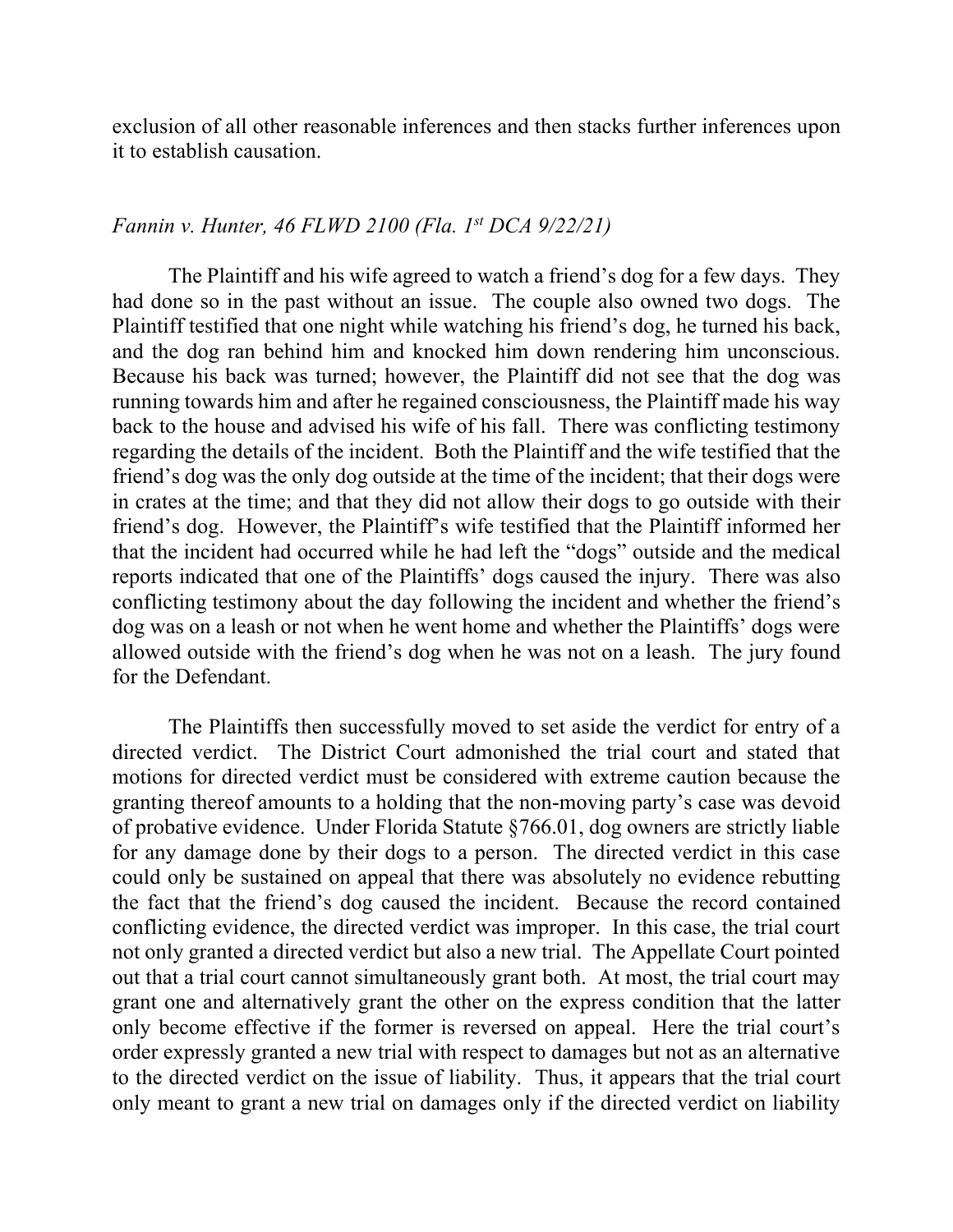was upheld. Because the trial court erred in granting the directed verdict, the order granting a new trial had to also be reversed.

# **Evidence**

# *United Automobile Insurance Company v. NB Sports Massage and Rehab Corp., 326 So. 3d 130 (Fla. 3d DCA 2021)*

NB Sports provided medical services to United Auto's insured following a motor vehicle accident. NB sports received an assignment of benefits and then sued United Auto for breach of contract for PIP benefits. On the day of trial, NB Sports moved to preclude United from reading the deposition testimony of its medical expert who performed an IME. NB Sports argued that the expert's deposition testimony, which read directly from his IME report was inadmissible because the witness did not remember the contents of the report and the report did not refresh his recollection. United sought to call the expert as a live witness in order to lay a proper foundation for the IME report to be introduced under the past recollection reported exception to the hearsay rule. The lower court denied the request and the Third District held that this was error pursuant to Florida Statute §90.803(5) which provides that "a memorandum or record concerning a matter about which a witness once had knowledge, but now has insufficient recollection to enable the witness to testify fully and accurately, shown to have been made by the witness when the matter was fresh in the witness' memory and to reflect that knowledge correctly. A party may read into evidence a memorandum or record when it is admitted, but no such memorandum or record is admissible as an exhibit unless offered by an adverse party."

# *Demoura v. Travelers Home and Marine Insurance Company, 329 So. 3d 799 (Fla. 5th DCA 2021)*

The Fifth District reversed for a new trial finding that the trial court reversibly erred when it prevented the Plaintiff from publishing to the jury, the deposition testimony of the corporate representative of Travelers pursuant to Florida Rule of Civil Procedure 1.330(a)(2).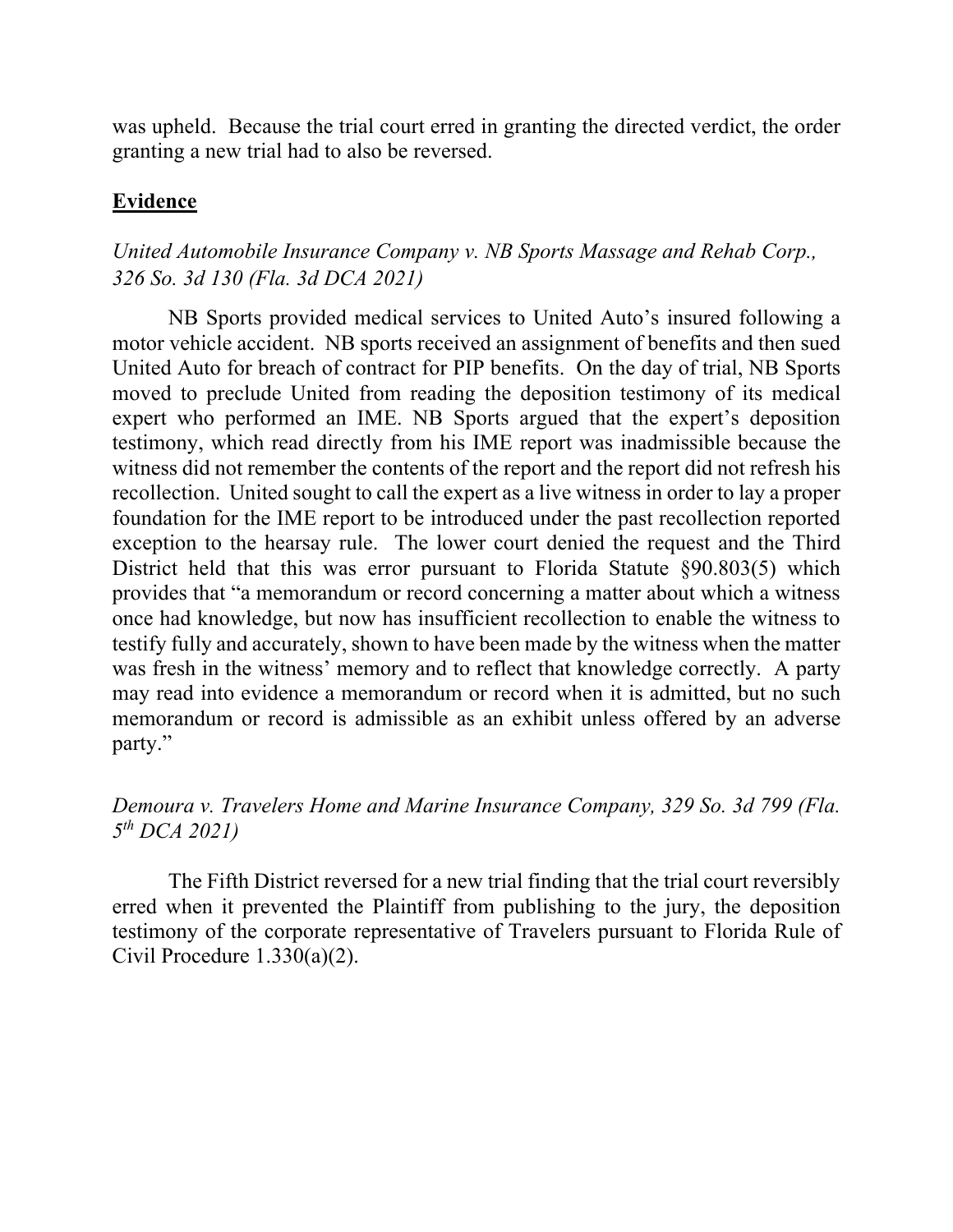## *Fabre*

*Crime v. Looney, 328 So. 3d 1157 (Fla. 1st DCA 2021)*

The First District held that the trial court erred by interpreting the judicially created rear-end presumption in vehicle collision cases to defeat the Defendant's claim of comparative fault. Because there was admissible evidence that the Defendant was not the sole cause of the accident, the presumption should not have been utilized. The First District also found that the trial court erred in finding that the comparative fault defense was unavailable to the Defendant because she could not specifically identify the non-party she sought to allocate fault to. the First District noted that Florida Statute  $\frac{$768.81(3)(a)(1)}{3}$  states that a Defendant only need "describe the nonparty as specifically as practicable" when the non-party's identify is not known.

### **Inferences**

## *Martinez v. Lobster Haven, LLC, 320 So. 3d 873 (Fla. 2d DCA 2021)*

The Plaintiff ate contaminated oysters at the Defendant's restaurant. He experienced severe gastrointestinal symptoms for 10 days and, after recovering briefly, began to experience pain, numbness, and weakness in his legs and feet two weeks later. He was diagnosed with Guillian-Barré Syndrome (GBS) which is a disorder where the body's immune system attacks the nerves. He ended up in the hospital for almost two months.

During the first trial, the Defendant unsuccessfully moved for directed verdict and the case ended up being mistried due to a hung jury. Before the second trial, the parties discussed various evidentiary stipulations, including a preservation of issues from the first trial. A major difference between the first trial and the second trial was the Defendant's stipulation that the food it served to the Plaintiff was defective. As such, the main issue for the jury was the cause of the GBS. The Defendant failed to move for directed verdict at the second trial and this time the jury reached a verdict for the Plaintiffs. The Defendant then moved for a judgment notwithstanding the verdict which the trial court granted.

The Second District reversed. Contrary to the Defendants argument that the Motion for Directed Verdict had been preserved as part of the stipulations made at the first trial, the court observed that the stipulation regarding the defectiveness of the food rendered the evidence different and was certainly not susceptible to a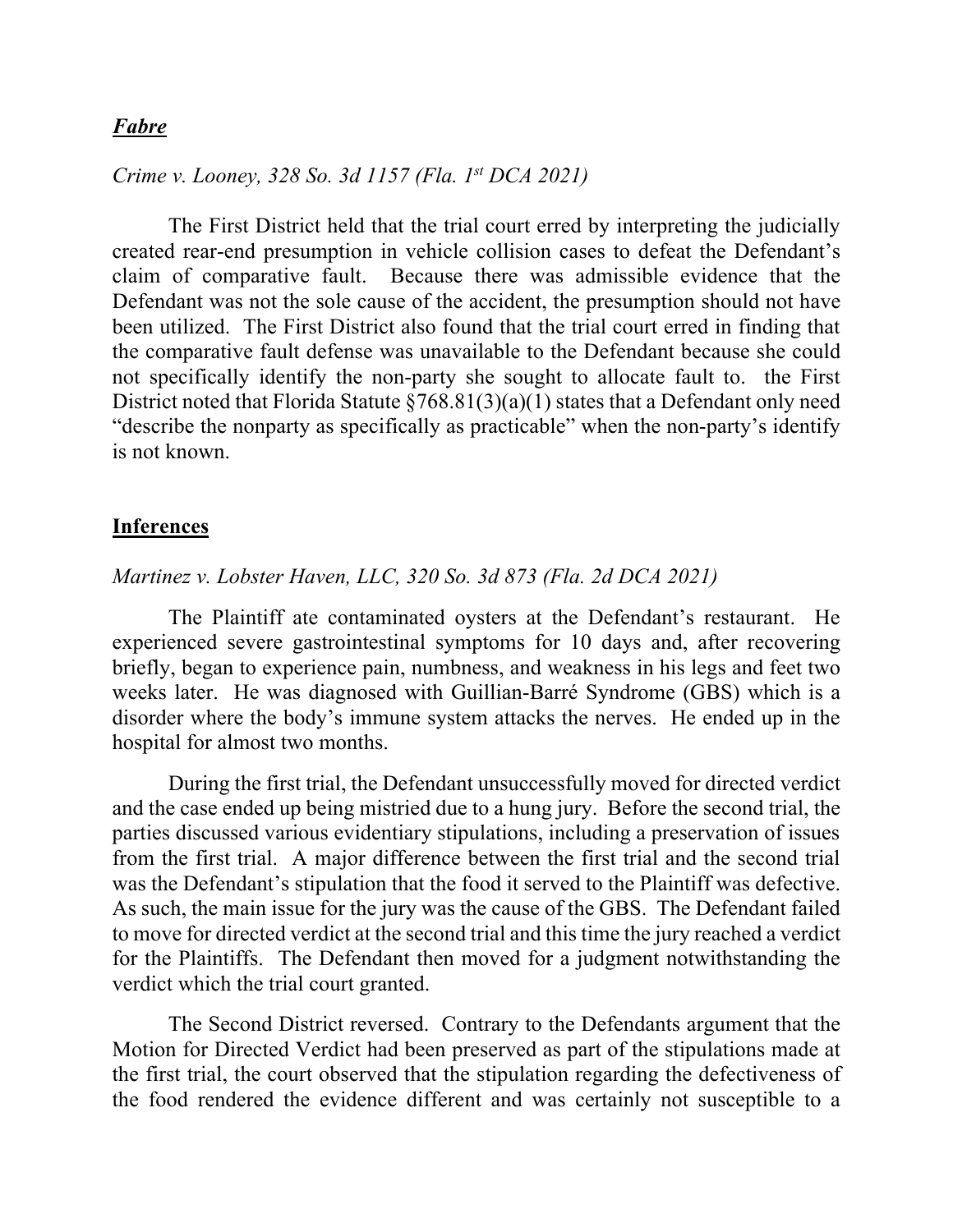Motion for Directed Verdict that had been made previously. Additionally, the court found that the Defendant's argument that the Plaintiff's expert had relied on stackable inferences was erroneous. The appellate court's analysis illustrates the difference between impermissible inference stacking and permissible deductions from inferences.

### **Jury instructions**

## *Belt v. USAA Casualty Insurance Company, 312 So. 3d 947 (Fla. 4th DCA 2021)*

While traveling on I-95, the Plaintiff was first struck a pickup truck and was then hit by a phantom vehicle traveling next to her that did not stop before being struck by a third vehicle driven by an uninsured motorist. The Plaintiff alleged that the second two impacts constituted two separate accidents and she sought recovery against her uninsured motorist carrier for both. USAA argued that there was only one "incident" under its policy which defined a "hit and run" vehicle as one which could not be identified, but causes an accident involving bodily injury. The policy also provided that the insurance company's maximum limit of liability for each person would be for damages sustained in each accident, and the most the insurance company would pay would be the amount shown on the Declaration Page, regardless of the number of vehicles involved in that accident. At trial, the Plaintiff presented evidence demonstrating that there had been approximately one full minute between the impacts. The Defendant presented evidence that there was only a few seconds between impacts. To assist the jury in resolving the issues, the trial court instructed that it could find that multiple impacts would be considered one accident if there was but one proximate, uninterrupted, and continuing cause of injury. The Fourth District agreed that such an instruction was appropriate under the circumstances and affirmed the jury's verdict.

### *Adamson v. R.J. Reynolds Tobacco Company, 325 So. 3d 887 (Fla. 4th DCA 2021)*

The decedent smoked 50 cigarettes a day and was diagnosed with a lung mass in May 1992 and died of cancer in 1993. She left behind her husband and a 10-yearold daughter. One of the disputed issues in the case was whether the decedent had primary lung cancer or secondary lung cancer. The only medical records available were 42 pages generated from the decedent's three-day hospital stay in March 1993 at a Rhode Island Hospital where she underwent surgery to treat a metastatic brain tumor. The records stated that she had presented with a lung mass in May 1992. The evidence was that lung cancer is usually diagnosed in people between ages of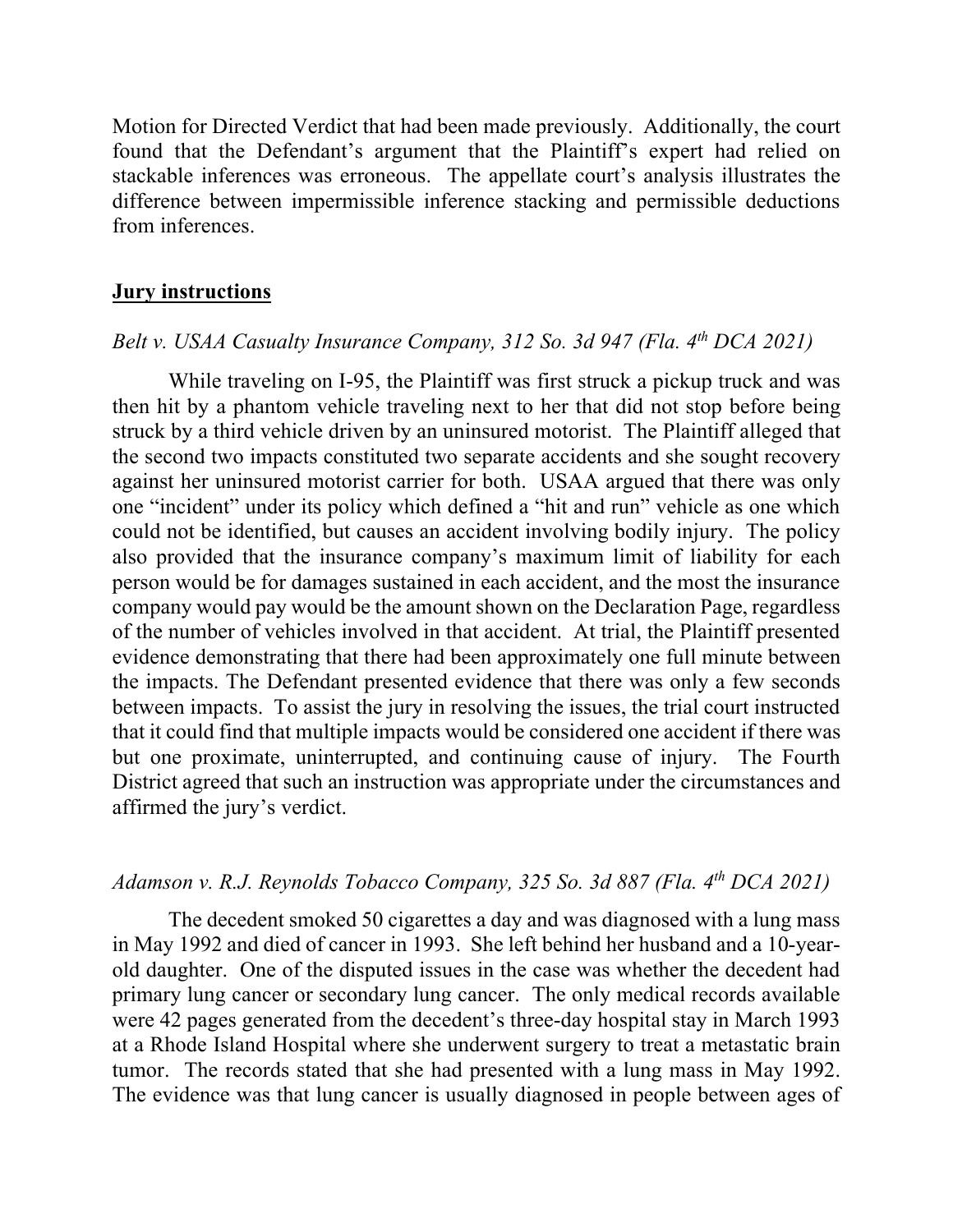65 and 75 and that a woman of the decedent's age would likely have contracted a gynecological form of cancer at that age.

It was not until July 2006 that the Florida Supreme Court decided the *Engle*  case and stated that Plaintiffs could file individual claims. In an April 2008 call log, a paralegal at Morgan and Morgan representing the decedent's husband memorialized a phone call with him in which the firm was trying to "fill in the blanks on his discovery." The Plaintiff advised that he had shredded the decedent's medical records two years before because they were so old, and he did not think he would ever need them. The Defendant sought an adverse inference jury instruction which the trial court agreed to give.

The Fourth District affirmed the trial court's decision and noted that first-party spoliation occurs when a party to the action loses, misplaces, or destroys evidence. Prior to the court exercising such a leveling mechanism, the trial court must answer three threshold questions: (1) whether the evidence existed at one time; (2) whether the spoliator had a duty to preserve the evidence; and (3) whether the evidence was critical to an opposing party being able to prove a *prima facie* case for defense. Here, it was clear that the evidence existed at one time and the evidence certainly could have been relevant. The court also noted that a duty to preserve the evidence is not required for an adverse inference instruction to apply.

### *Turner v. Gamiz, 327 So. 3d 1253 (Fla. 1st DCA 2021)*

The First District reversed and found that the trial court abused its discretion by failing to give a jury instruction on aggravation of a pre-existing condition because the record did not establish that this was an inaccurate statement of the law. Further, the facts established at trial supported the instruction despite the Plaintiff's testimony that she did not suffer migraines before the accident; and, under the circumstances, the failure to give the instruction might have reasonably mislead the jury. As such, the case was remanded for a new trial on damages.

# *North Lauderdale Supermarket, Inc. v. Puentes, 47 FLWD 44 (Fla. 4th DCA 12/22/21)*

The Plaintiff fell on an oily substance and sued the Defendant. The Defendant objected to the non-modified use of the standard jury instruction 401.20(a) arguing that the instruction was inconsistent with the current premises liability law and Florida Statute §768.0755 and further argued that the negligent maintenance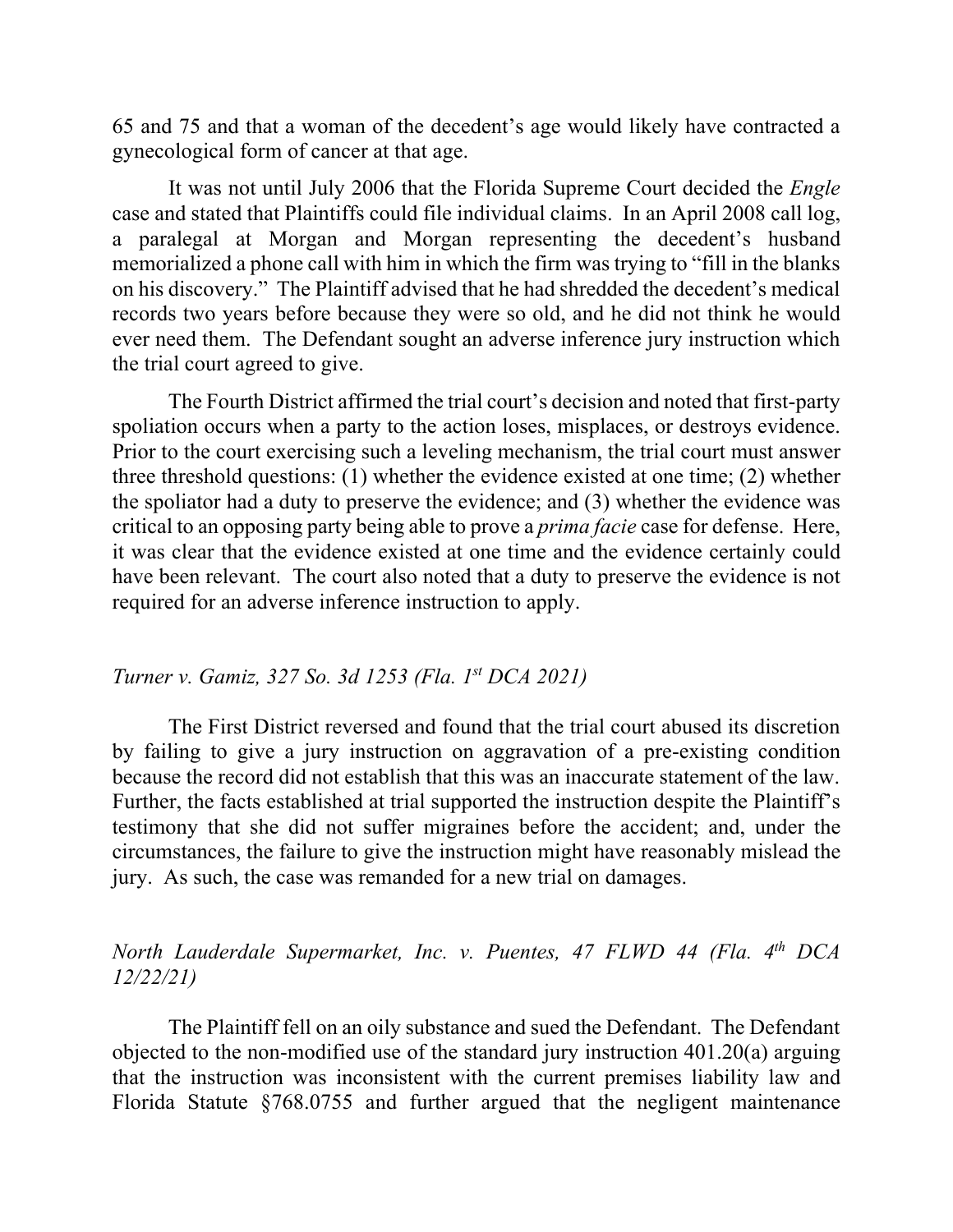language needed to be removed or revised before the instruction would be given to the jury.

The Defendant argued that, in order to be consistent with the statute, the instruction had to be modified to focus on whether the Defendant negligently failed to correct the dangerous condition about which the Defendant knew or should have known in the use of reasonable care, or whether it failed to warn the Claimant of a dangerous condition about which it had or should have had greater knowledge of than the Plaintiff. The Plaintiff argued that the standard jury instruction was appropriate, and the trial court agreed.

The Fourth District reversed and noted that Florida Statute §768.0755 differed from its predecessor statute §768.0710 because it did not allow for liability based solely on the business establishment's general failure to maintain the premises. Instead, Florida Statute §768.0755 required the Plaintiff to prove that the business establishment had actual or constructive knowledge of the dangerous condition before liability could be found.

While the standard jury instructions were modified with a note to reflect the statutory change, the instruction itself was not. While the Defendant's Motion for New Trial was pending before the trial court, the Florida Supreme Court approved the committee's recommended amendment of instruction 401.20(a) where the court noted it did not foreclose either party from requesting additional and alternative instructions, or to contest the legal correctness of the instructions; specifically instruction 401.20(a). Because the instruction was incompatible with the law governing post-July 1, 2010 slip and falls caused by transitory foreign substances in a business establishment, the Fourth District found that the instruction should not have been given without modification and reversed for a new trial.

#### **Jury selection**

### *Lafayette v. Moody, 316 So. 3d 708 (Fla. 4th DCA 2021)*

The Defendants appealed the trial court's order granting a new trial following a verdict in their favor. During jury selection, the Plaintiffs tried to strike potential jurors whom they believe might have potential biases favoring the Defendant trucking company or truck drivers in general. During *voir dire*, several prospective jurors were struck for cause because they either explicitly articulated, or it was otherwise clear that they were biased in favor of truck drivers. One prospective juror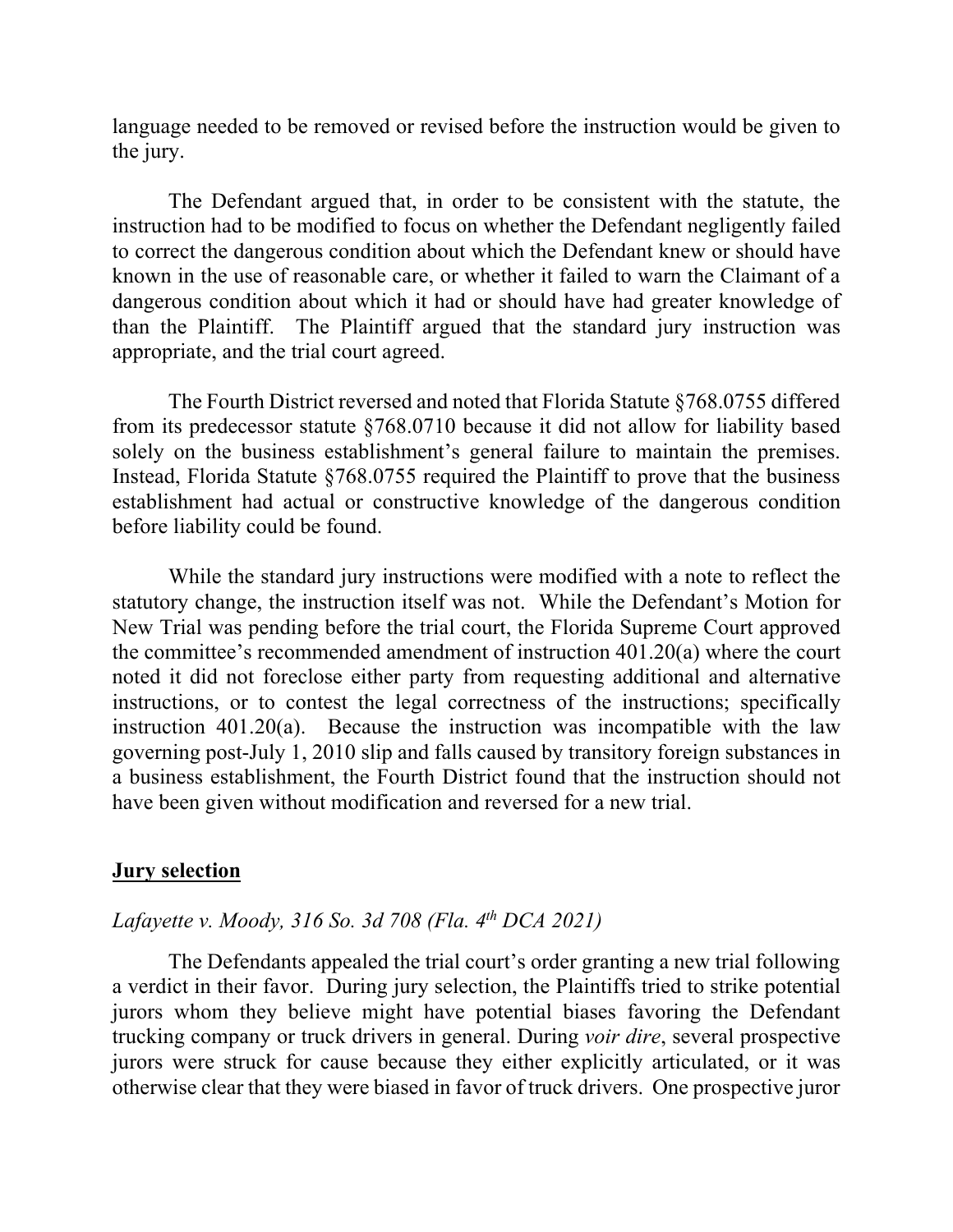indicated that her husband worked as a truck driver for over 30 years; however, unlike the other jurors who had ties to the trucking industry, she stated that nothing about her husband's occupation would cause her to favor one side or the other. When asked if she would like to serve on the jury and why, she answered yes because "everyone deserves to be heard." Neither Plaintiff nor Co-Defendant used a cause challenge against this juror; however, the Plaintiff decided to use a peremptory strike on her. Because this juror was African American and was the only African American remaining on the prospective jury panel, the Defendants requested a race-neutral reason for the peremptory strike. The Plaintiff first asserted that the juror's husband's significant experience as a truck driver was a reason for the challenge. The Co-Defendant's counsel accepted this as a race neutral reason; however, counsel for the Defendants did not. The Defendants stated that if this was a true concern, the Plaintiff should have asked to strike the juror for cause as she did with the other jurors who had ties to the trucking industry.

In response, the Plaintiff's counsel also proffered that this juror knew another member of the prospective jury panel (who was not ultimately selected as a member of the panel). The trial court denied the Plaintiff's peremptory strike ruling that she failed to meet the race neutral test under the *Neil and Batson* cases. This juror was selected as a member of the jury panel and the Plaintiff noted her objection to that selection on the record.

The day after the jury was selected, counsel for the Plaintiff revisited the issue regarding this juror by noting that the reasons provided for striking her, namely her husband's experience as a truck driver, were genuine. She also stated that the juror's perceived eagerness to serve on the jury was another reason to support a peremptory strike because it suggested she wanted to defend the honor of her husband's profession. Finally, the Plaintiff informed the trial court that it did not make a finding that either of the two reasons she initially offered for the peremptory strike were not genuine. Following trial, the jury returned a verdict for the Plaintiff finding the Co-Defendant driver 100% responsible for the accident and finding that the truck driver and his employer were not liable.

The Fourth District found that the trial court committed several errors during the trial and post-trial proceedings for which a new trial was the only appropriate remedy. Relevant to jury selection, it found that the trial court erred in applying the *Melbourne* test. It found that the trial court properly followed the first two steps of the *Melbourne* test. Under step one, the Defendants timely objected to the Plaintiff's challenge noting that the potential juror was an African American and requested that the trial court ask the Plaintiff the reason for her strike. When asked and in accordance with step two, the Plaintiff explained that she sought to strike the juror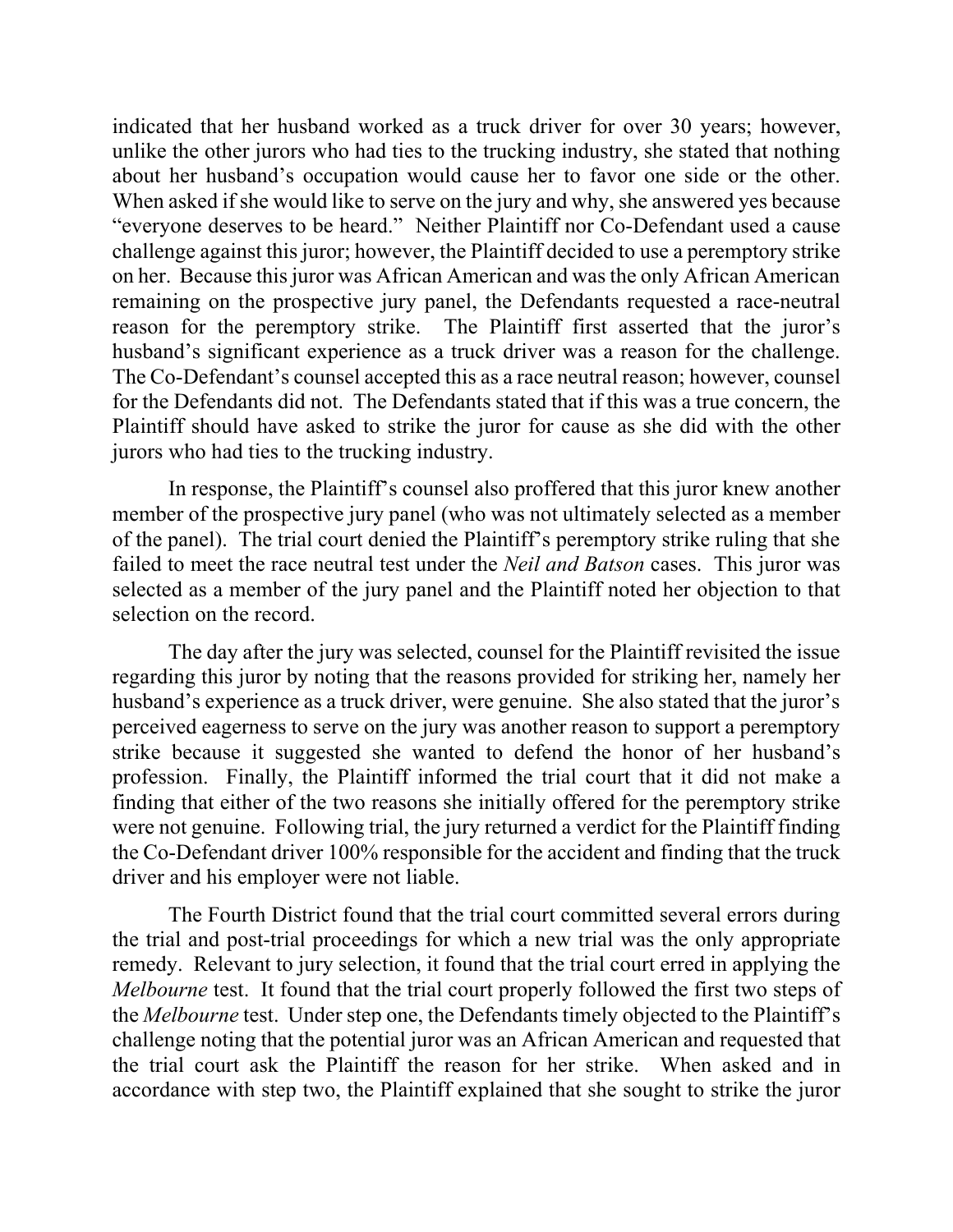because of her marriage to a truck driver. The Fourth District found that the trial court erred in applying step three of the *Melbourne* test and specifically erred in its analysis of the genuineness of the Plaintiff's stated reason for challenging the juror. The stated reason, the juror's potential bias, was clearly race neutral. Despite this, the trial court inexplicably found that the Plaintiff failed to meet the race neutral test annunciated in *Melbourne* and its state and federal predecessors. This was tantamount to a finding that the Plaintiff's stated reason for exercising a challenge on the juror was pretextual with nothing in the record to substantiate that finding.

## *Hialeah Hospital, Inc. v. Hayes-Boursiquot, 316 So. 3d 754 (Fla. 3d DCA 2021)*

During jury selection, the hospital's counsel sought to exercise a peremptory challenge to excuse three potential jurors; one was a Haitian American and two were African American. Following each of the challenges, the Plaintiff's counsel timely objected noting that each challenged potential juror was a member of a protected class based upon race and sought a race-neutral and non-pretextual reason for the peremptory challenge. For the first potential juror, counsel proffered the raceneutral explanation that this potential juror expressed a devotion to policies and procedures in the context of her employment as a baker. Counsel explained that he exercised the challenge because policies and procedures would feature heavily during trial. The trial court found the explanation race-neutral and non-pretextual and overruled the challenge.

For the second challenged juror, hospital's counsel proffered that this potential juror's employment at a hospital and a relationship with a nurse rendered him unsuitable. After consideration, the trial court found the explanation pretextual and sustained the objection. For the third challenge, the only one challenged on appeal, the hospital's counsel proffered the race-neutral explanation that he sought to strike the potential juror due to his training and experience in the medical field as a licensed practical nurse. The trial court found that the hospital's race-neutral explanation was not genuine due to an impermissible pattern of seeking to excuse potential jurors based upon race.

The Third District sustained the trial court's decision, noting that during a *Melbourne* challenge, the trial court's focus is not the "reasonableness of the asserted non-racial motive…[but] rather…the genuineness of the motive,… a finding which turn[s] primarily on an assessment of credibility." The assessment of credibility by the trial court is judged based upon a clearly-erroneous standard of review. Thus, while it is well established that a juror's occupation can be the foundation of a proper peremptory challenge, here the record demonstrated that the hospital's counsel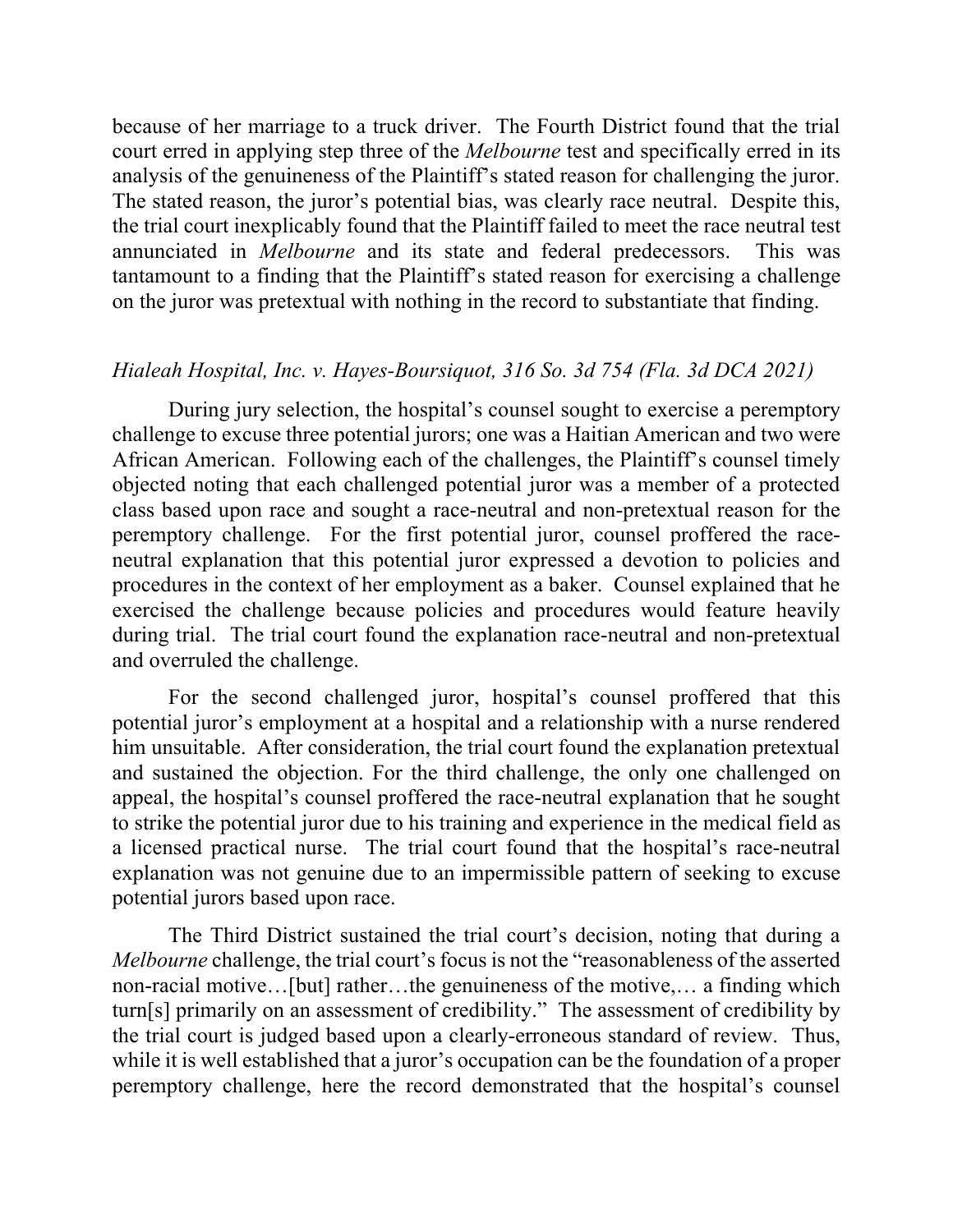exercised three peremptory challenges in a row on members of a race-protected class matching the decedent's identification. Additionally, the trial court found the proffered reasons for two of three such challenges pretextual. Accordingly, there was sufficient record evidence to support the trial court's credibility assessments such that they may not be disturbed under the clearly-erroneous standard.

## *Rivas v. Sandoval, 319 So. 3d 744 (Fla. 3d DCA 2021)*

The Plaintiff was turning left when her car was struck by the Defendant. After the collision, the Plaintiff received emergency medical attention for shattered glass in her eyes, a laceration to her legs and a contusion to her knee. After being discharged, she experienced neck and back pain, sought medical attention, and was ultimately diagnosed with injuries to her neck and back.

During *voir dire*, the venire was asked whether any member had a personal or indirect experience of being involved in a car accident. Juror #5 explained that his son had been in a similar collision with his car and both had been sued. The potential juror further explained that the Plaintiff in that case was never taken to the hospital for neck and back injuries and based upon this did not believe that the Plaintiff was sufficiently injured to receive his \$100,000 insurance policy limits. The prospective juror further explained that he was threatened by a law firm claiming it would put a lien on his house if he refused the payment of policy limits.

The Plaintiff's counsel then asked the juror if the case was one where he could not be fair and impartial and treat both parties equally at the beginning of the case. The juror responded "yes." Defense counsel further questioned the juror and asked if he would be open minded and he stated that he would be because every case was different. At the conclusion of *voir dire*, the Plaintiff moved to exclude this juror for cause and the trial court denied this. The Plaintiff then initially accepted this juror but later used a peremptory challenge "based upon the denial of the Motion for Cause."

After the Plaintiff had exhausted all of her peremptory challenges, the Plaintiff was asked to accept Juror 15 who had previously worked for several insurance companies. The Plaintiff then asked for an additional peremptory challenge based upon the denial of the cause challenge for Juror 5. The trial court denied the request for an additional peremptory. The Third District held that the trial court erred in denying the request to strike the prospective juror for cause and stated that the juror's later answer that he would keep an open mind because "every case is different" was insufficient to rehabilitate the juror.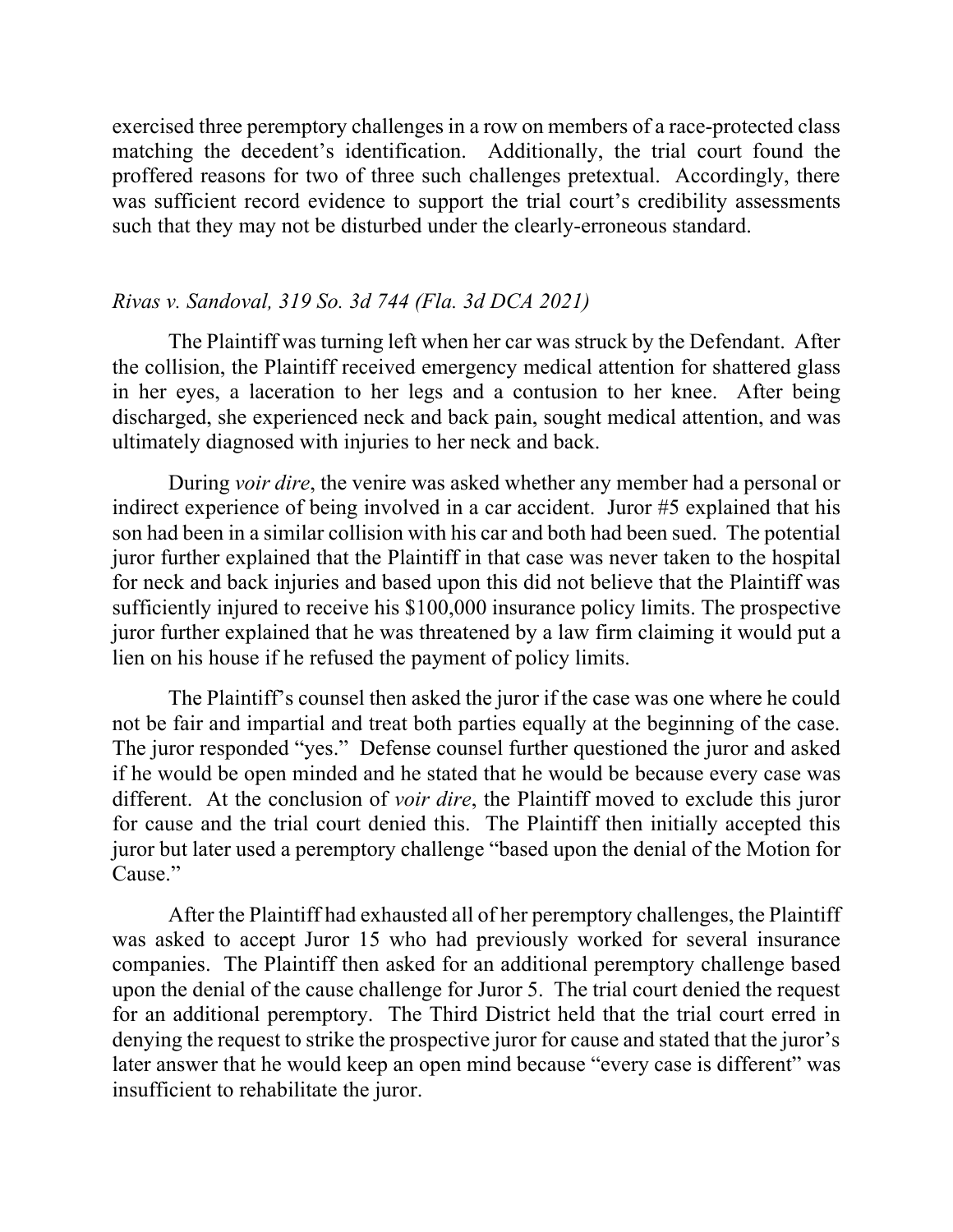### *Craven v. State, 328 So. 3d 1129 (Fla. 1st DCA 2021)*

During voir dire, a potential juror said multiple times that he "did not remember a lot of stuff" and indicated that he had several memory deficits. Following his admissions about his poor memory, the State moved to excuse him for cause. The trial court granted the motion over the Defendant's objections. The Defendant appealed and argued that the cause challenge was not well-taken because the juror's memory issues were exaggerated and did not provide grounds to support the Motion to Strike. The First District held that while the juror's memory problems may not have risen to the level of mental incapacity, they were significant amount to render him unable to perform the duties of a juror and thus the court upheld the cause challenge.

# *Dabbs v. State of Florida, 330 So. 3d 50 (Fla. 4th DCA 2021)*

During jury selection in a criminal case, the trial Judge in making a point about the Defendant being innocent until proven guilty asked the entire venire what the verdict would be if he sent them to deliberate before hearing any evidence. The juror in question, an engineer, loudly and quickly responded "not guilty" because criminal Defendants are presumed innocent. The State then exercised a strike against this juror and the Defendant objected because the juror was female and Hispanic. When asked for gender and race neutral reason for the strike, the State responded that the juror seemed exceptionally smart in terms of technical matters and that as a result she might be lured into looking too far into things. The prosecutor also noted that there had been no pattern of striking female or Hispanic jurors. Under these circumstances, the trial court allowed the strike.

In trying to determine whether the proffered explanation was genuine or was actually a concealed attempt to discriminate based upon race, the Fourth District looked at all of the relevant circumstances and applied the five non-exclusive factors (a failure to examine the juror or a perfunctory examination of the juror; a showing that the alleged group bias was not shown to be shared by the juror in question; singling the juror out for special questioning thereby designed to invoke a certain response; whether the reason for the strike was unrelated to the facts of the case; and/or whether the challenge was based upon reasons equally applicable to a juror who was not challenged). The Fourth District found that the trial court properly followed the procedure set forth in the *Melbourne* decision and that the Defendant failed to rebut the presumption that the State's peremptory strike was genuine and did not show that the trial court's ruling was clearly erroneous.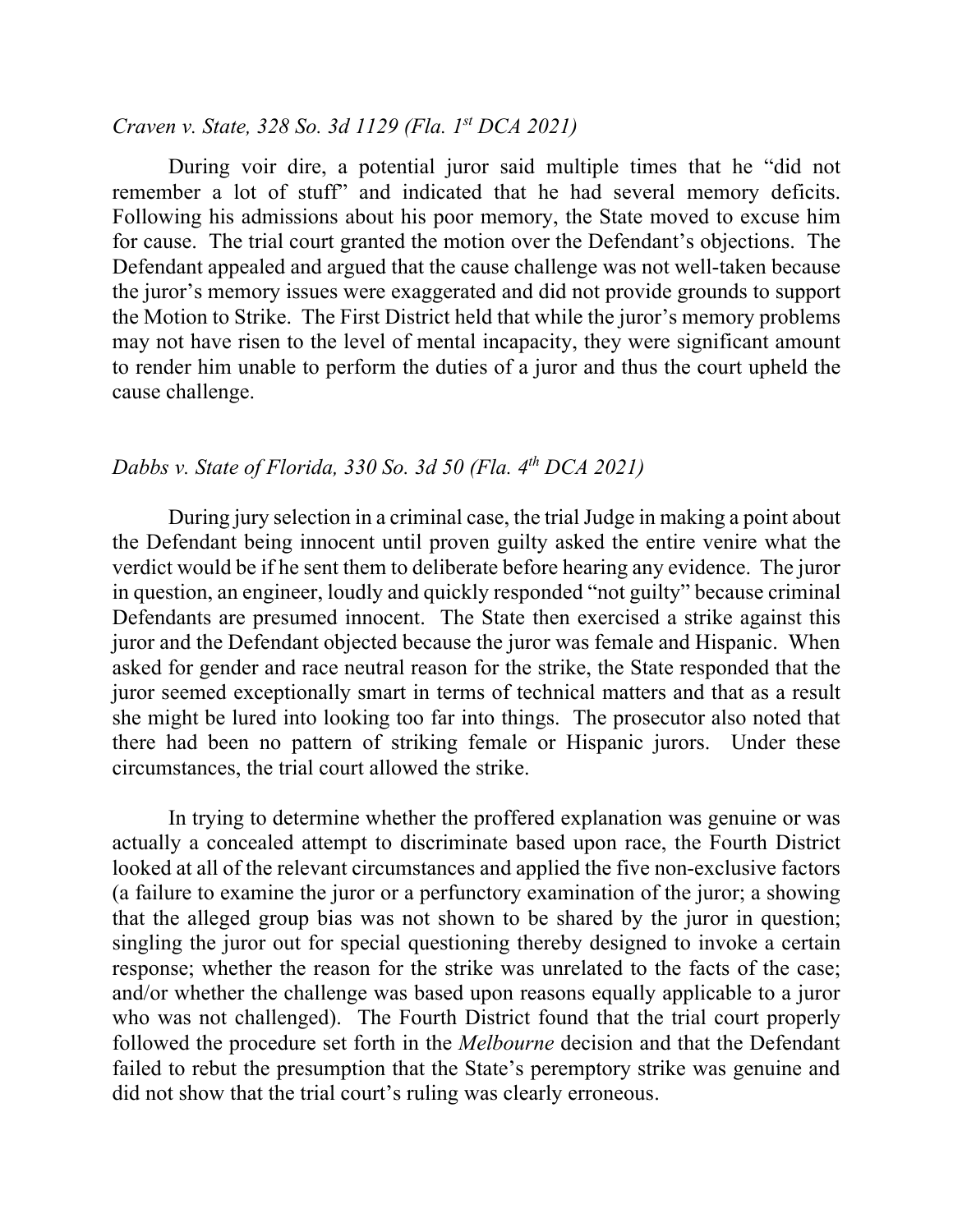The Fourth District also upheld the trial court's refusal to grant the Defendant's Motion to Disqualify. Personal bias as the Fourth District stated, must come from an extra-judicial source such as bias directed at a Defendant simply because of the category of their case. In this case, the trial Judge expressed the belief that the Appellate Court's prior rulings overturning a conviction were erroneous. The Fourth District noted that it may have been better for the trial Judge to refrain from saying those things; however, the remarks themselves were only evidence of judicial bias and not reasonably sufficient to create a well-grounded fear in the Defendant that he would not receive a fair trial.

# **Medical bills**

*Gulfstream Park Racing Association, Inc. v. Volin, 326 So. 3d 1124 (Fla. 4th DCA 2021)*

The Fourth District held that the trial court erred in allowing the Plaintiff to introduce evidence of the gross amount of her medical bills rather than the discounted amount that Medicare paid in full satisfaction of the Plaintiff's medical expenses. The Fourth District reaffirmed its earlier decisions that when a provider charges for medical services/products and later accepts a lesser sum in full satisfaction by Medicare, the original charge becomes irrelevant because it does not tend to prove that the Claimant has suffered any loss by reason of the charge. They also certified the following question of great public importance to the Florida Supreme Court:

DOES THE HOLDING IN *JOERG v. STATE FARM MUTUAL AUTOMOBILE INSUANCE COMPANY***,** 176 So. 3d 1247 (Fla. 2015), PROHIBITING THE INTRODUCTION OF EVIDENCE OF MEDICARE BENEFITS IN A PERSONAL INJURY CASE FOR PURPOSES OF A JURY'S CONSIDERATION OF FUTURE MEDICAL EXPENSES ALSO APPLY TO PAST MEDICAL EXPENSES?

## **Medical issues**

## *Parsons v. Culp, 328 So. 3d 341 (Fla. 2d DCA 2021)*

The Defendants' dog ran towards the Plaintiffs' dog and caused the leash from the Plaintiffs' dog to wrap around the Plaintiff's ankles. As a result, she fell and suffered multiple fractures. The Plaintiff sued the Defendants based upon Florida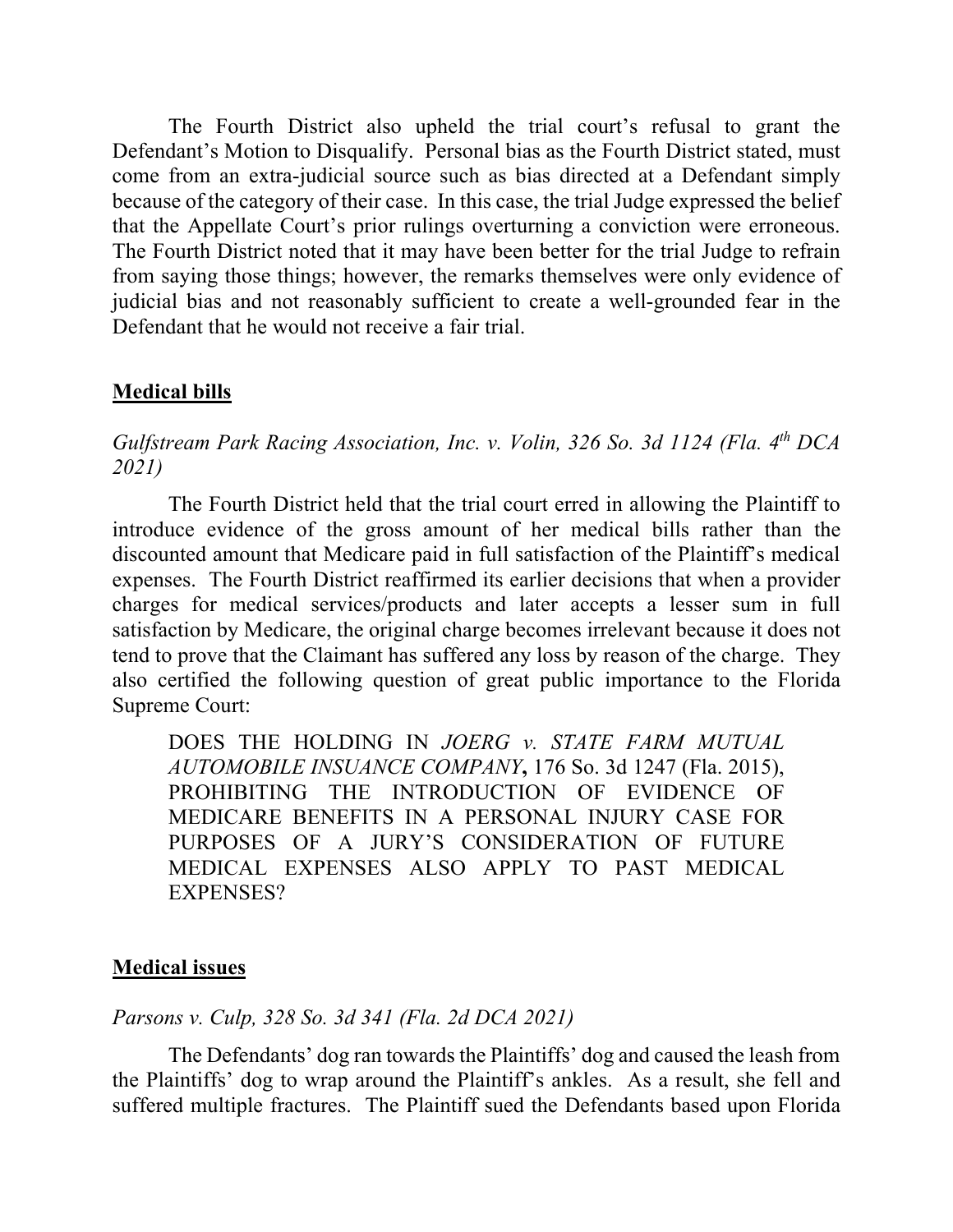Statute §767.01 which renders owners of dogs liable for damage done by their dogs or person. The jury awarded the Plaintiff \$1,000,000. The Defendants sought to avoid liability for the dog's actions by blaming the Plaintiff herself, as well as the manufacturer/seller of their dog's collar which had broken. As for the comparative fault of the Plaintiff, the court noted that Florida Statute  $$767.01$  is a strict liability statute but still requires an affirmative or aggressive act by the dog. The court also discussed Florida Statute §767.04 which requires an actual dog bite (which did not take place here). The Second District noted that these two statutory provisions had become intermingled in the common law, and it further noted that comparative negligence was added to §767.04 and ultimately concluded that it was required to read a comparative default defense into Florida Statute §767.01. The Second District then noted that if the legislature wanted to include negligence of a third party as a statutory defense to a dog related injury claim, it could do so. As a result, the Second District concluded that comparative fault applied based on §767.04 even though the case did not involve an actual dog bite but found that *Fabre* did not, thereby precluding the defendants from introducing the alleged fault of the non-party manufacturer/retailer.

Lastly, the Second District once again ruled that the trial court should not admit evidence of the full amount of past medical bills when Medicare has paid these bills. Instead, it ruled that the trial court should only introduce the reduced amount.

### **Mention of insurance**

### *Winters v. Harper, 322 So. 3d 192 (Fla. 1st DCA 2021)*

During trial, there were two references to automobile insurance in the course of a four-day trial. The First District held that these references did not require a new trial. First, the Plaintiff testified that following the accident, she sought information from the Defendant so "that I'll be able to report to my insurance." A request by the Defendant for a curative instruction was denied and the District Court agreed that this testimony could have served to turn the jury's sympathy against her efforts at recovery.

The second mention of insurance occurred during the cross-examination of the teenage driver of the Defendant's car when the Plaintiff's lawyer asked "to be clear, sir, other than your mother's insurance- - I'm sorry, other than your mother's phone number - -." The Defendant objected and moved for a mistrial. The trial court reserved on the mistrial but granted Defendant's request for curative instruction. The First District stated that either the Plaintiff's testimony about her own insurance nor the unanswered and misstated question to Defendant about his mother's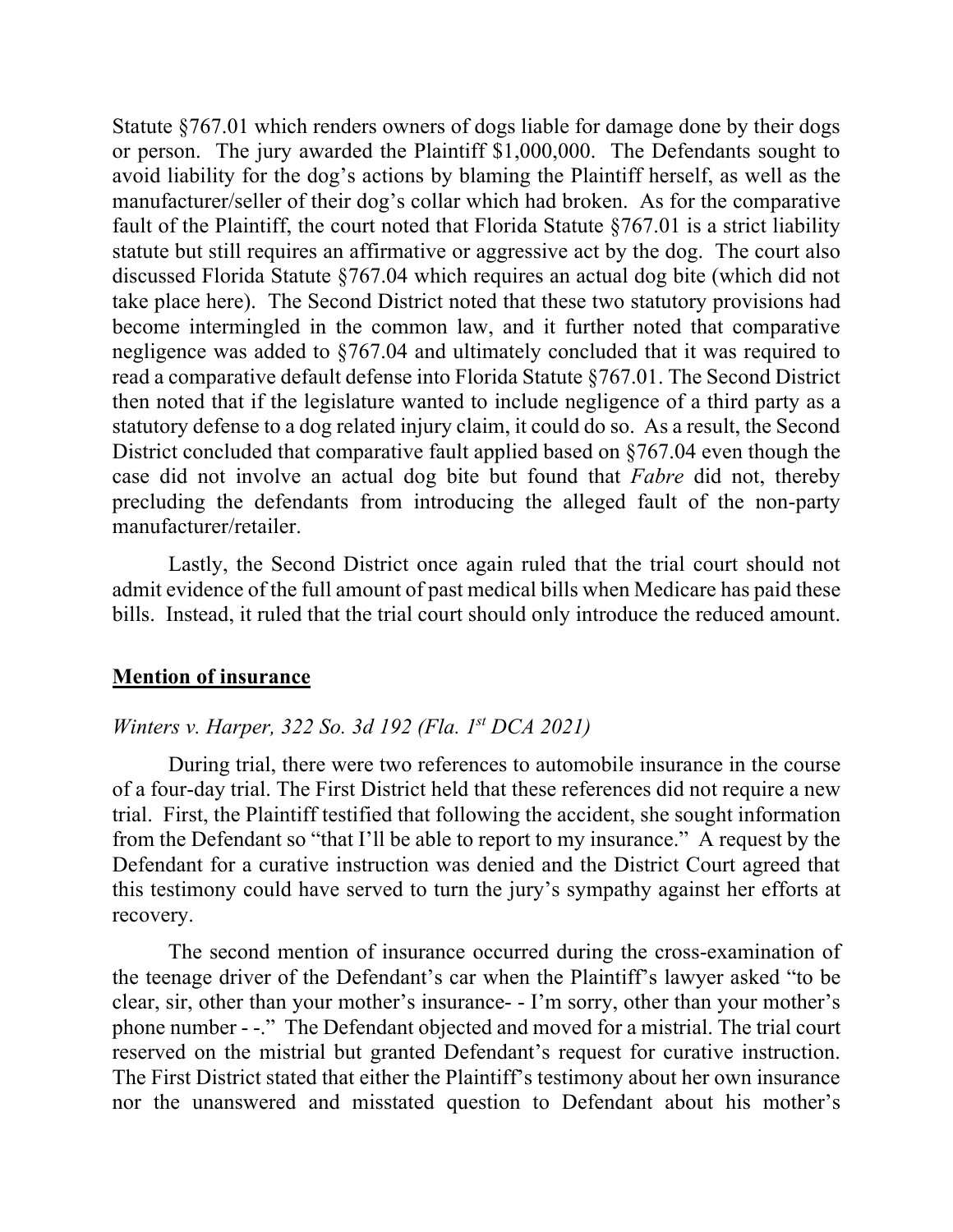insurance amounted to actual evidence of the Defendant's auto insurance coverage. Further, to the extent that even a single, fleeting suggestion that the Defendants had auto insurance could still be considered problematic, the trial court acted within the proper bounds of its discretion when it sustained the Defendant's objection, determined that the mention by the Plaintiff's lawyer of insurance was inadvertent and promptly gave curative instructions suggested by the Defendant.

### **New trial**

### *Hamblen v. Pilot Travel Centers, 312 So. 3d 218 (Fla. 1st DCA 2021)*

Samantha Hamblen died in a car crash on a highway next to a travel center owner by Pilot. Her estate sued the Defendant under the wrongful death act and awarded Stephen Hamblen, the only statutory survivor \$200,000 per year for 25 years for his mental pain and suffering. The \$5,000,000 verdict was then reduced by the comparative negligence of non-parties. Pilot Travel timely moved for a new trial and while the motion was pending, Stephen Hamblen died. The trial court later denied the Defendant's Motion for a New Trial. The Defendant then moved for relief from judgment arguing the award to Stephen Hamblen for mental pain and suffering should be reduced to zero dollars.

Florida Statute §768.24 states that "a survivor's death before final judgment shall limit the survivor's recovery to lost support and services to the date of his or her death." Because there was no claim for lost support and services, the Defendant argued the recovery for pain and suffering should be vacated. The dispute in this case turns on when the final judgement occurred. The Defendant argued that because its Motion for New Trial was pending when Stephen Hamblen died, the judgement was not yet final.

The estate argued that the trial court should interpret the final judgment in the context of abatement law and conclude that it occurred before his death. The trial court found the Defendant's argument more persuasive and reduced the judgment. The First District affirmed the trial court pointing to its precedent which states that a final judgment does not occur until a Motion for Rehearing has been disposed of under Rule 1.540(b). They then held that the same is true of motions for new trial.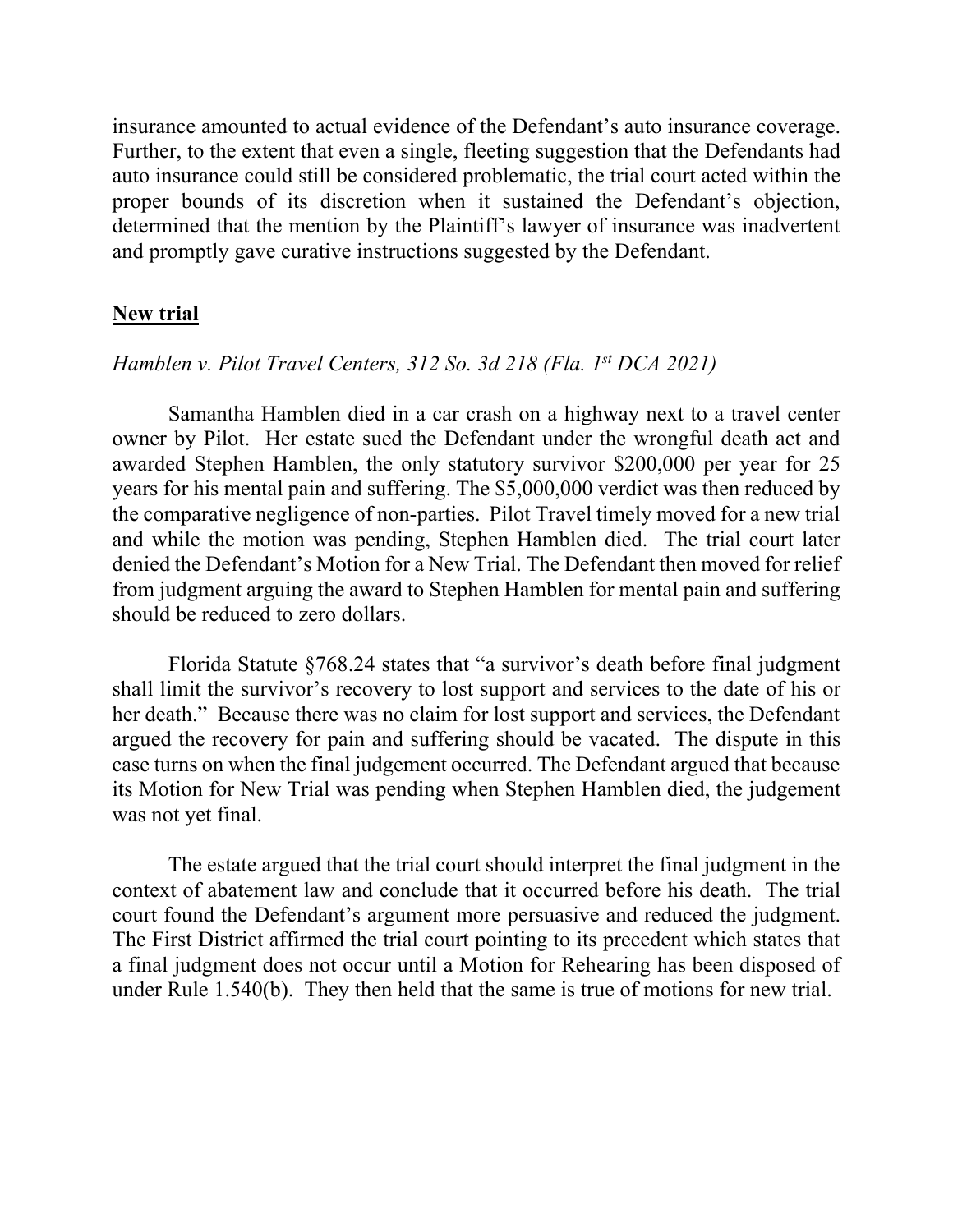# *McKinney v. Graham, 313 So. 3d 867 (Fla. 5th DCA 2021)*

Graham was properly stopped when he was struck from behind by McKinney. Because McKinney was intoxicated at the time of the accident, Plaintiff sought punitive damages against him. Defendant stipulated that if the jury awarded compensatory damages to Graham, that Plaintiff would also be entitled to punitive damages.

The Defendant then moved to bifurcate the trial and exclude evidence of McKinney's intoxication during the compensatory damage phase of the trial at which the jury would determine whether the accident caused Graham's injuries and, if so, the extent of those injuries. The trial court agreed to bifurcate the trial but declined to exclude evidence of intoxication in the compensatory phase.

The Fifth District reversed holding that the trial court erred in allowing the Plaintiff to introduce evidence of Defendant's intoxication during the compensatory phase of the bifurcated trial despite the Defendant's pre-trial concession as to both liability and entitlement to punitive damages. The Fifth District also held that, on remand, the Defendant should be allowed to present additional portions of the deposition of Plaintiff's expert where the reason for the Defendant's untimely counter-designation of deposition testimony was because of the Plaintiff waiting until the day before trial to make his initial designation of testimony from the expert's deposition.

In this case, the Plaintiff's expert had socialized with Plaintiff's counsel and had been a groomsman in his wedding. The Appellate Court held that the defense counsel should be allowed to inquire into the extent of the personal relationship between the Plaintiff's expert and the Plaintiff's counsel because if counsel elects to retain personal friends as experts, that relationship is relevant to the issue of bias.

# *Lively v. Grandhige, 313 So. 3d 917 (Fla. 2d DCA 2021)*

The jury returned a verdict in favor of the Defendants. Thereafter, the Plaintiff timely moved for a new trial arguing that the verdict was against the manifest weight of the evidence and that a new trial was required to avoid a miscarriage of justice. After a hearing on the Motion, the trial court announced its rulings in open court making both factual findings and legal conclusions. An order was subsequently rendered denying the Motion for New Trial referencing the trial court's findings announced at the hearing and attached the transcript of the hearing. The Second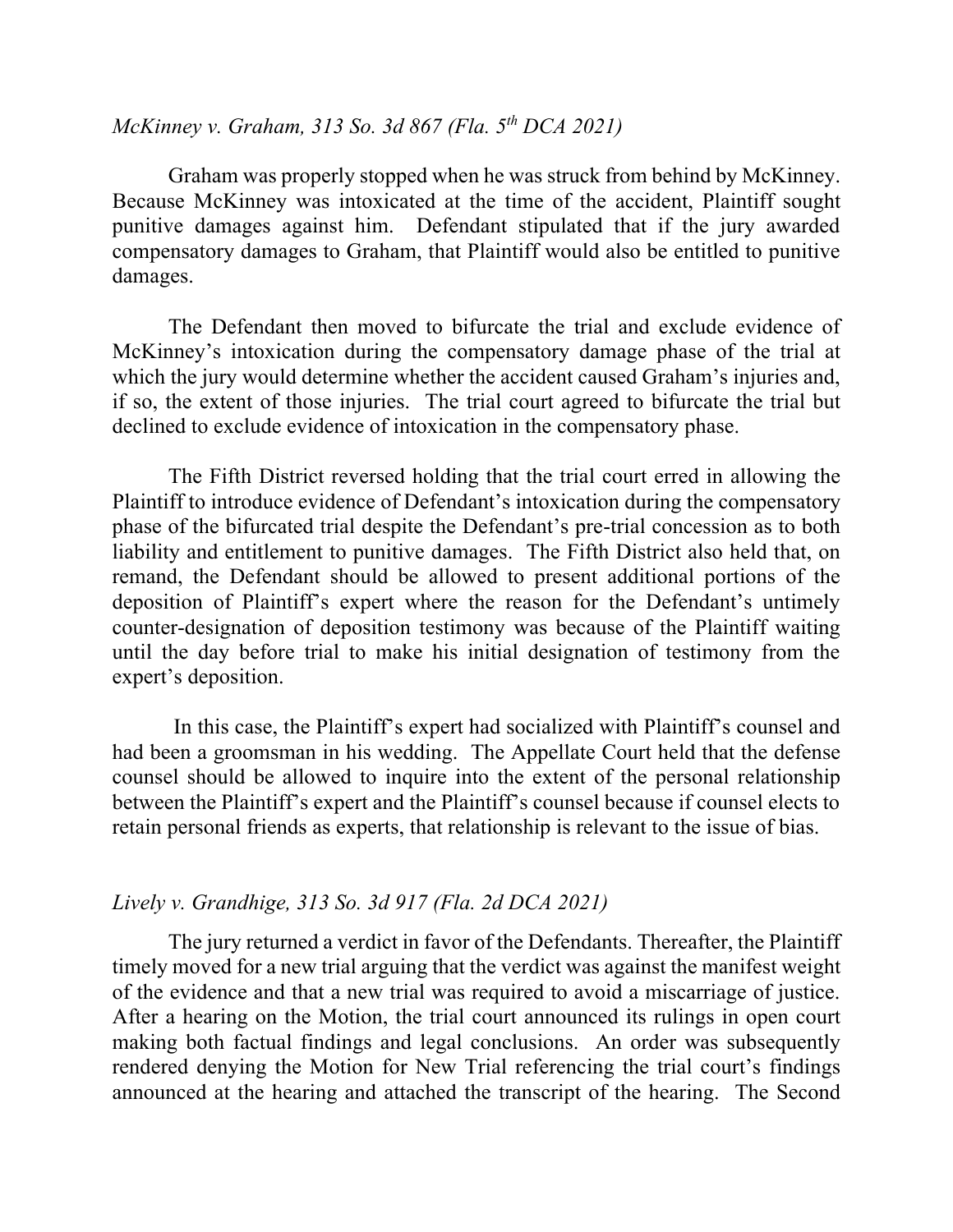District reversed because the Order Denying the Motion for New Trial, including the trial court's oral pronouncement regarding the admissibility of certain evidence under *Frye* which was incorporated into the Order Denying the Motion for New Trial, did not reflect that the trial court applied the correct legal standard which was to determine whether the verdict was against the manifest weight of the evidence.

### *Dayes v. Werner Enterprises, Inc., 314 So. 3d 178 (Fla. 3d DCA 2021)*

The Third District reversed the trial court and granted a new trial. In this case, the decedent was killed when a tractor-trailer backed up over him. One of the issues in the case is whether the Defendant driver honked his horn before backing up and, if he did, why the decedent did not hear the horn and move to a safe position.

At trial, the trial court admitted the deposition of a police detective who testified that another officer told him that the decedent had an ear bud in his ear when lying on the ground after the accident. The testifying detective did not see the ear bud himself. As such, the testimony constituted inadmissible hearsay and, under the facts of the case, the error was not harmless, thus requiring a new trial.

Additionally, although the district court did not reverse on this point, it noted that the trial "got off to a rocky start" when Defense counsel asked the jury during jury selection "Could you imagine how you'd feel if somebody told you that you killed someone and you don't think it's your fault? Do you think there is pain and suffering on both sides of this equation?" The trial court sustained an objection but denied a mistrial.

The Defendants returned to this theme in their opening and stated "Mr. Minott...lives this day every day. Particularly on Sundays because he remembers having conversations with Mr. Dayes about watching football... and so it particularly hits him on Sundays...we're going to ask you to avoid making this tragedy worse…". The trial court again denied a mistrial.

# *Florida Peninsula Insurance Company v. Nolasco, 318 So. 3d 584 (Fla. 3d DCA 2021)*

Plaintiff's comments in closing argument which referred to opposing counsel and their expert witnesses as liars, as well as making inflammatory, prejudicial, and sexist comments about defense counsel constituted fundamental errors such that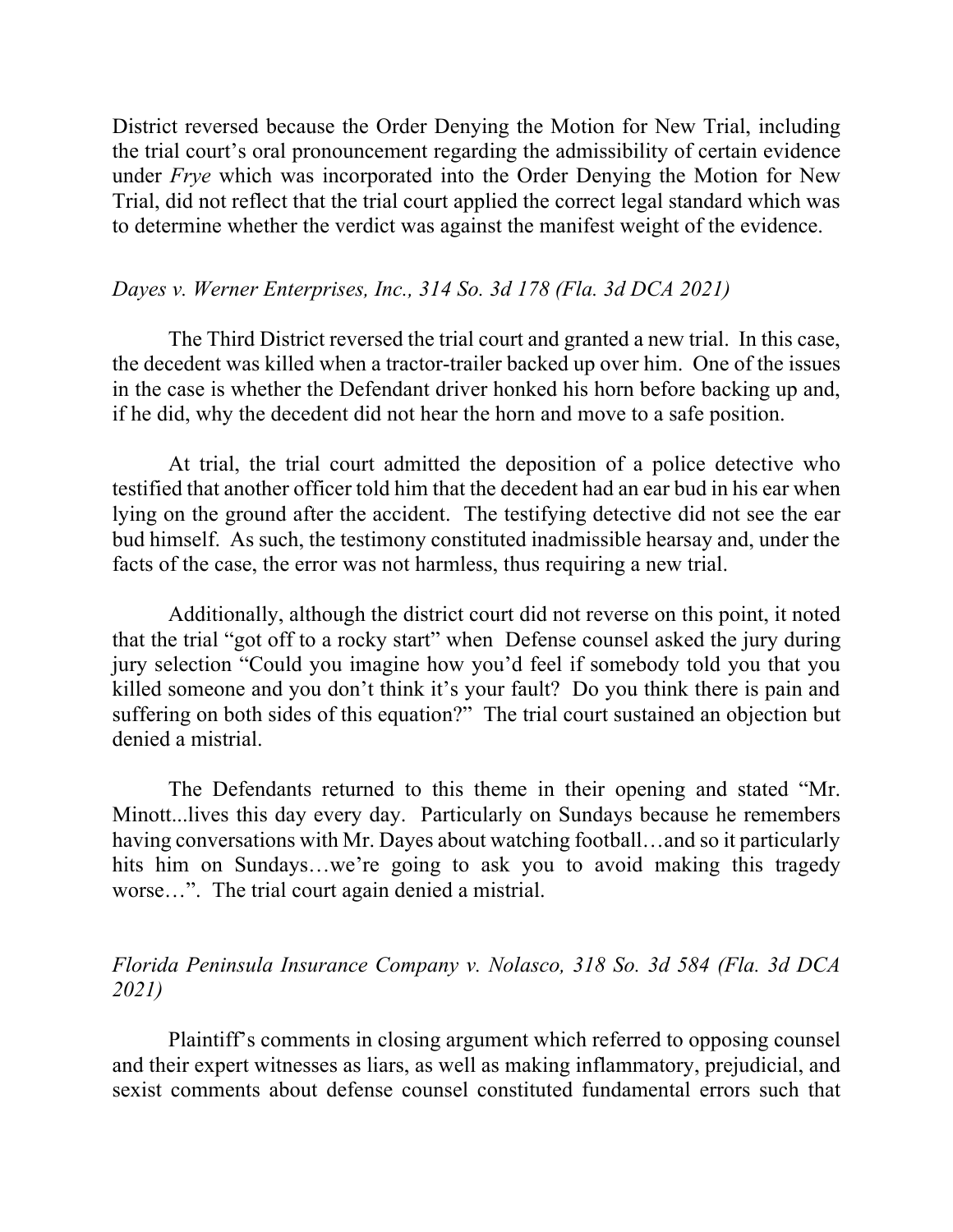even though the comments were non-objected to, they were so highly prejudicial to impair the fair consideration and determination of the case by the jury. As such, the cause was remanded for a new trial.

### *Turner v. Gamiz, 327 So. 3d 1253 (Fla. 1st DCA 2021)*

The First District reversed and found that the trial court abused its discretion by failing to give a jury instruction on aggravation of a pre-existing condition because the record did not establish that this was an inaccurate statement of the law. Further, the facts established at trial supported the instruction despite the Plaintiff's testimony that she did not suffer migraines before the accident; and, under the circumstances, the failure to give the instruction might have reasonably mislead the jury. As such, the case was remanded for a new trial on damages.

#### *Callari v. Winkeljohn, 329 So. 3d 795 (Fla. 3d DCA 2021)*

This case arises from an automobile accident which occurred when Callari crossed over the center lane and struck the Plaintiff's vehicle causing it to flip over. After filing suit, the Plaintiff later amended her Complaint to add a claim for punitive damages based upon allegations that Callari was under the influence of heroin when the accident occurred. Before trial, the parties were ordered to provide a list of their witnesses and a summary of expected expert testimony. Callari filed an expert disclosure for a CPA who was to testify as to "the Plaintiff's economic damages." On January 7, 2020, the trial court notified the parties that trial was scheduled for the week of January 21. Later that day, Callari filed a supplemental expert disclosure stating that his economist would "testify regarding Mr. Callari's net worth and the amount of money he needs to sustain himself. She will also testify as to punitive damages that would bankrupt/economically castigate Mr. Callari."

The Plaintiff filed an emergency Motion to Strike the untimely disclosure and the trial court entered an order limiting the economist's testimony to economic damages. The order did not address whether the economist's testimony of punitive damages or net worth would prejudice the Plaintiff. The trial was ultimately set for February 24 and Callari moved for reconsideration of the order limiting the economist's testimony. The trial court denied the Defendant's motion concluding that the jury could figure out his net worth without the expert testimony.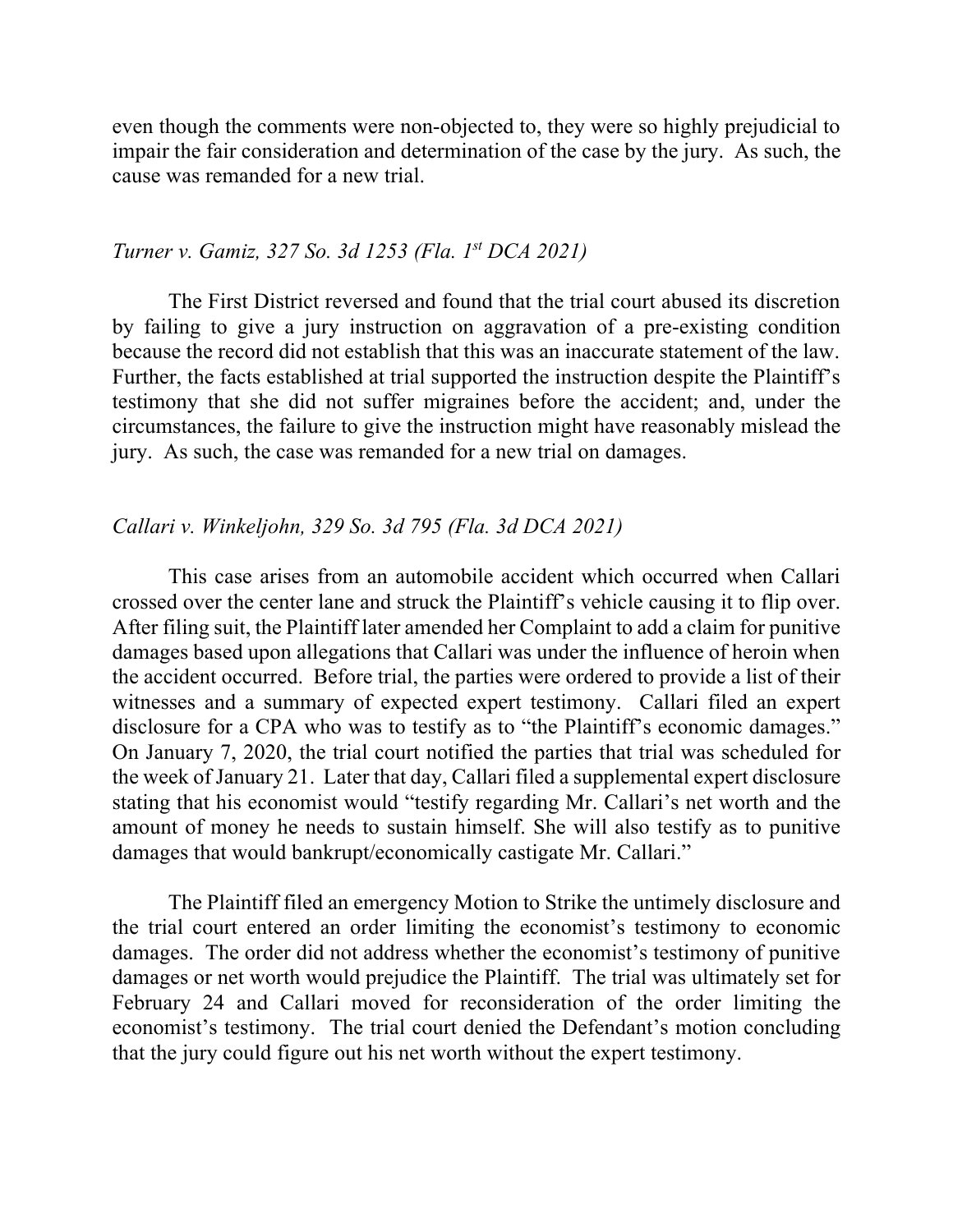At trial, Callari testified regarding his limited financial resources, but the jury was provided with very little information to assess his net worth or ability to pay punitive damages. Callari never called his economist as a witness. The jury returned a verdict in favor of the Plaintiff in the amount of \$4,662,572 of which \$1,000,000 was a punitive award. The trial court applied a collateral source set-off and entered final judgment in the amount of \$4,561,097. The Third District reversed noting that the trial court failed to analyze the *Binger* factors before exercising its discretion to admit or exclude late disclosed witness testimony. Because the trial court failed to make any findings of prejudice or to analyze the *Binger* factors in any way, the entire judgment was reversed.

## *Demoura v. Travelers Home and Marine Insurance Company, 329 So. 3d 799 (Fla. 5th DCA 2021)*

The Fifth District reversed for a new trial finding that the trial court reversibly erred when it prevented the Plaintiff from publishing to the jury, the deposition testimony of the corporate representative of Travelers pursuant to Florida Rule of Civil Procedure 1.330(a)(2).

## *Fannin v. Hunter, 46 FLWD 2100 (Fla. 1st DCA 9/22/21)*

The Plaintiff and his wife agreed to watch a friend's dog for a few days. They had done so in the past without an issue. The couple also owned two dogs. The Plaintiff testified that one night while watching his friend's dog, he turned his back, and the dog ran behind him and knocked him down rendering him unconscious. Because his back was turned; however, the Plaintiff did not see that the dog was running towards him and after he regained consciousness, the Plaintiff made his way back to the house and advised his wife of his fall. There was conflicting testimony regarding the details of the incident. Both the Plaintiff and the wife testified that the friend's dog was the only dog outside at the time of the incident; that their dogs were in crates at the time; and that they did not allow their dogs to go outside with their friend's dog. However, the Plaintiff's wife testified that the Plaintiff informed her that the incident had occurred while he had left the "dogs" outside and the medical reports indicated that one of the Plaintiffs' dogs caused the injury. There was also conflicting testimony about the day following the incident and whether the friend's dog was on a leash or not when he went home and whether the Plaintiffs' dogs were allowed outside with the friend's dog when he was not on a leash. The jury found for the Defendant.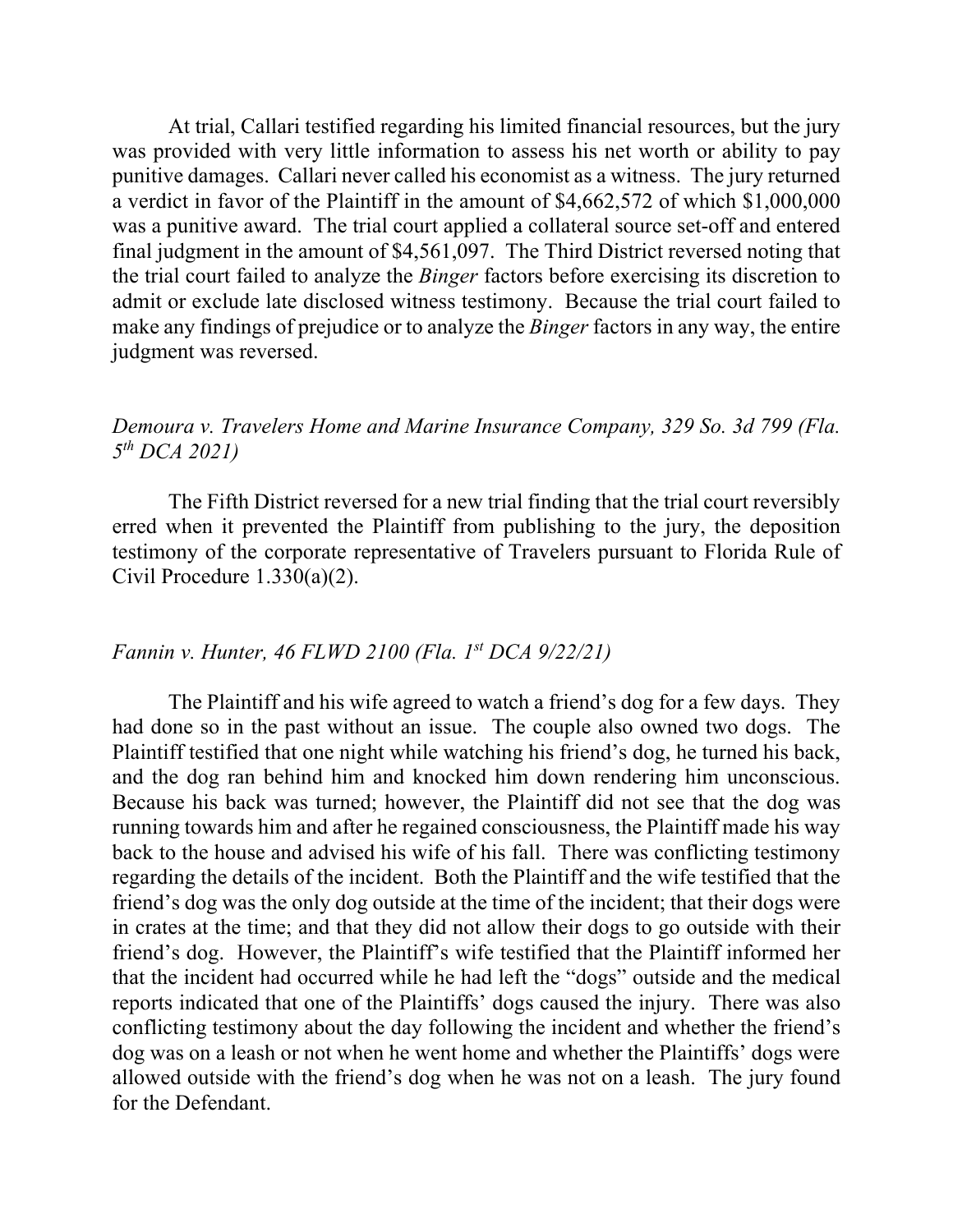The Plaintiffs then successfully moved to set aside the verdict for entry of a directed verdict. The District Court admonished the trial court and stated that motions for directed verdict must be considered with extreme caution because the granting thereof amounts to a holding that the non-moving party's case was devoid of probative evidence. Under Florida Statute §766.01, dog owners are strictly liable for any damage done by their dogs to a person. The directed verdict in this case could only be sustained on appeal that there was absolutely no evidence rebutting the fact that the friend's dog caused the incident. Because the record contained conflicting evidence, the directed verdict was improper. In this case, the trial court not only granted a directed verdict but also a new trial. The Appellate Court pointed out that a trial court cannot simultaneously grant both. At most, the trial court may grant one and alternatively grant the other on the express condition that the latter only become effective if the former is reversed on appeal. Here the trial court's order expressly granted a new trial with respect to damages but not as an alternative to the directed verdict on the issue of liability. Thus, it appears that the trial court only meant to grant a new trial on damages only if the directed verdict on liability was upheld. Because the trial court erred in granting the directed verdict, the order granting a new trial had to also be reversed.

# *North Lauderdale Supermarket, Inc. v. Puentes, 47 FLWD 44 (Fla. 4th DCA 12/22/21)*

The Plaintiff fell on an oily substance and sued the Defendant. The Defendant objected to the non-modified use of the standard jury instruction 401.20(a) arguing that the instruction was inconsistent with the current premises liability law and Florida Statute §768.0755 and further argued that the negligent maintenance language needed to be removed or revised before the instruction would be given to the jury.

The Defendant argued that, in order to be consistent with the statute, the instruction had to be modified to focus on whether the Defendant negligently failed to correct the dangerous condition about which the Defendant knew or should have known in the use of reasonable care, or whether it failed to warn the Claimant of a dangerous condition about which it had or should have had greater knowledge of than the Plaintiff. The Plaintiff argued that the standard jury instruction was appropriate, and the trial court agreed.

The Fourth District reversed and noted that Florida Statute §768.0755 differed from its predecessor statute §768.0710 because it did not allow for liability based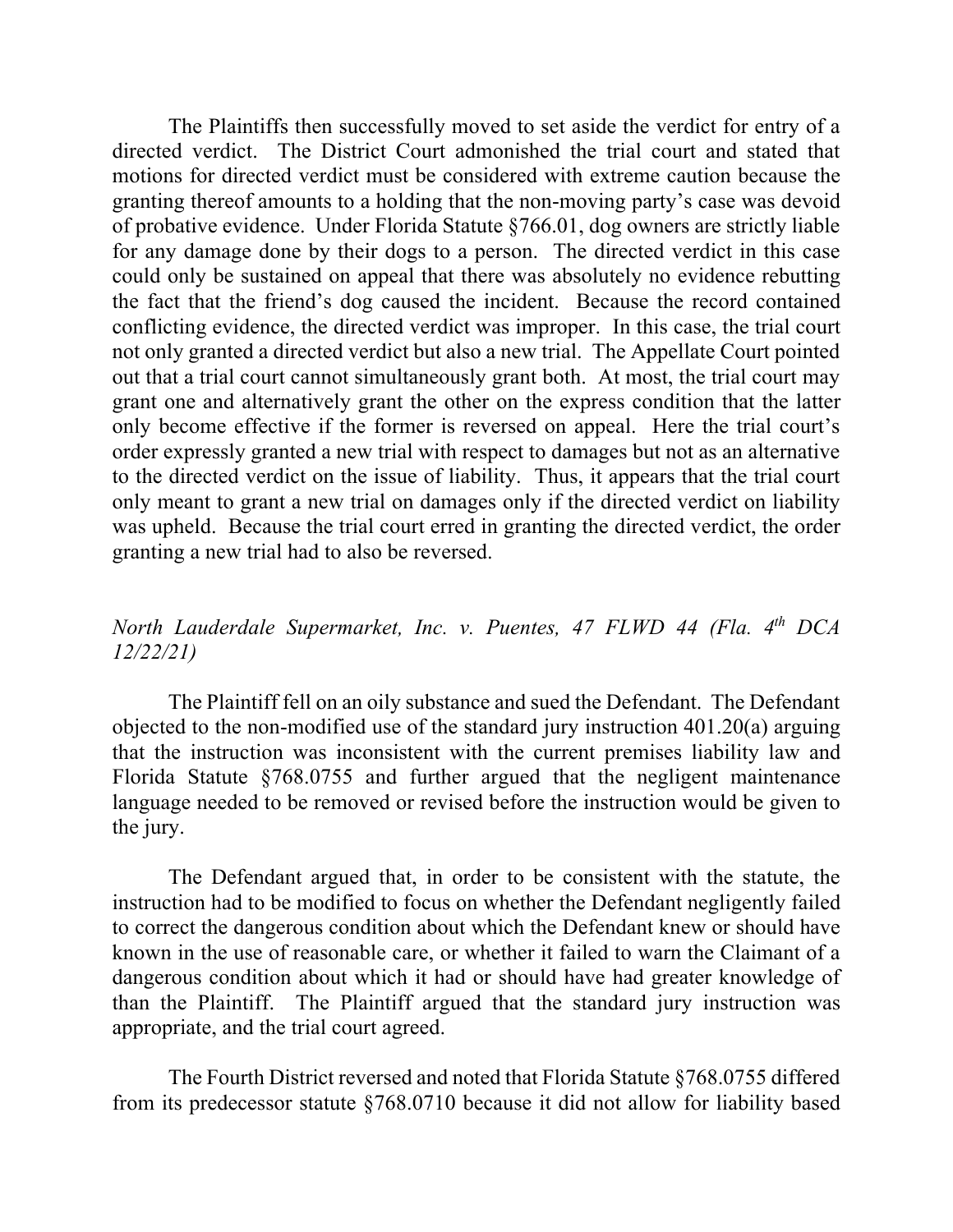solely on the business establishment's general failure to maintain the premises. Instead, Florida Statute §768.0755 required the Plaintiff to prove that the business establishment had actual or constructive knowledge of the dangerous condition before liability could be found.

While the standard jury instructions were modified with a note to reflect the statutory change, the instruction itself was not. While the Defendant's Motion for New Trial was pending before the trial court, the Florida Supreme Court approved the committee's recommended amendment of instruction 401.20(a) where the court noted it did not foreclose either party from requesting additional and alternative instructions, or to contest the legal correctness of the instructions; specifically instruction 401.20(a). Because the instruction was incompatible with the law governing post-July 1, 2010 slip and falls caused by transitory foreign substances in a business establishment, the Fourth District found that the instruction should not have been given without modification and reversed for a new trial.

### **Remittitur**

### *Royal Caribbean Cruises, Ltd. v. Spearman, 320 So. 3d 276 (Fla. 3d DCA 2021)*

Following a jury verdict for over \$20,000,000 in favor of Spearman on her claims for Jones Act negligence and unseaworthiness, Royal Caribbean appealed. The Plaintiff presented evidence, requested jury instructions and argued on opening and closing that Royal Caribbean was negligent and/or provided an unseaworthy ship based upon four distinct theories of liability: (1) the door which crushed the crew members hand could have been designed to eliminate the "pinch point;" (2) Royal Caribbean failed to train the ship's crew members on how to avoid the pinch point; (3) the door lacked a warning sign or sticker regarding the pinch point; and, (4) the other crew member involved in the incident was negligent when she improperly overrode bridge control during the safety drill in which the injury occurred.

On appeal, the Third District found that the trial court abused its discretion by allowing the Plaintiff's engineer to testify regarding a computer assisted drawing prototype of a door that would have been a safer design than the door that caused the Plaintiff's injury where the testimony did not satisfy the *Daubert* standard. Specifically, it found that the Plaintiff's expert testimony did not meet the reliability factors set forth in *Daubert. Daubert* sets forth a list of five factors a lower court may consider to determine whether the expert's testimony is reliable: (1) whether the theory or technique can be and has been tested; (2) whether the theory or technique has been subjected to peer review and publication; (3) the known or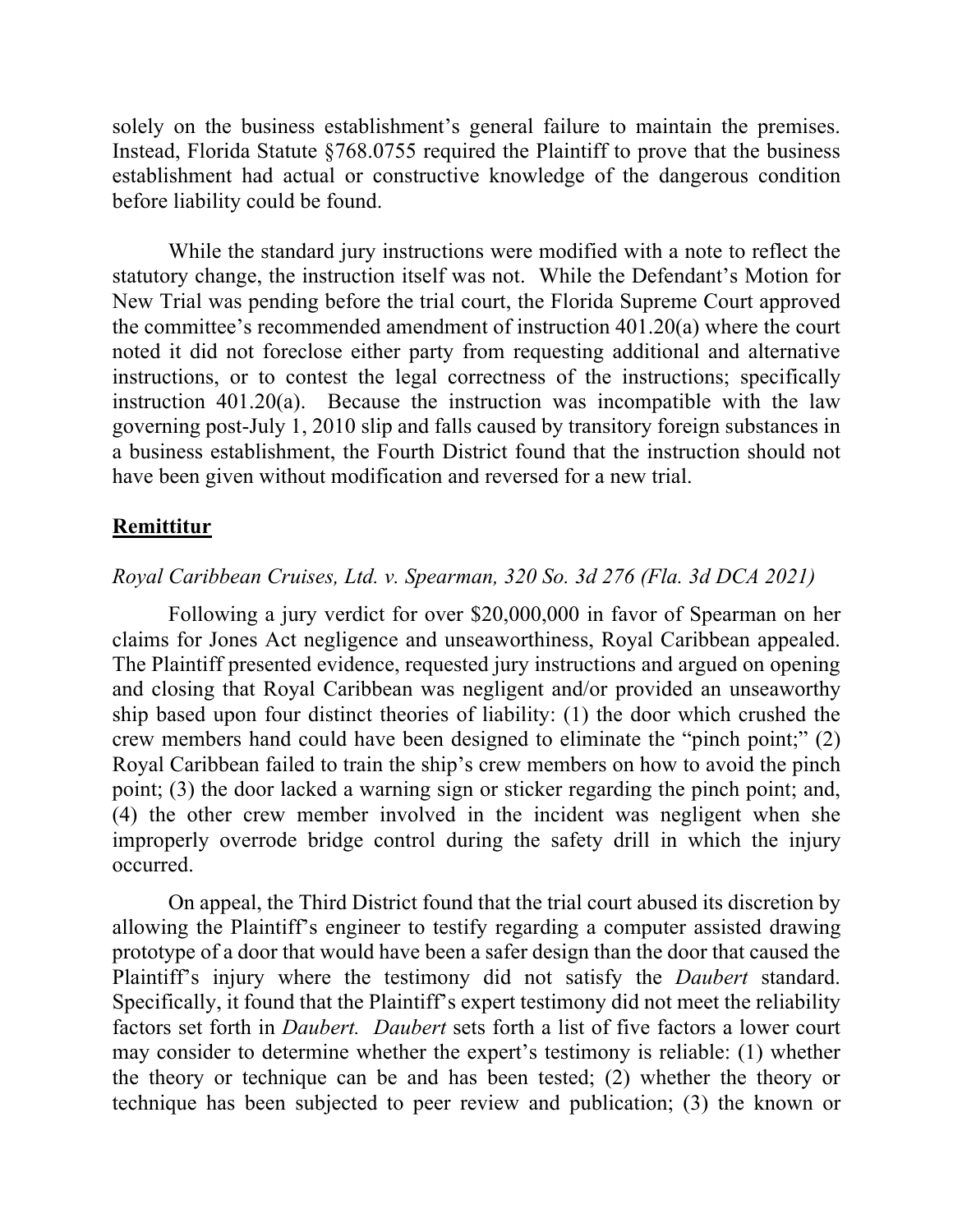potential rate of error of the theory or technique; (4) the existence and maintenance of standards controlling the theory or technique's operation; and (5) whether the theory or technique has attracted wide spread acceptance within a relevant scientific community. These factors do not constitute a definitive check list or test and an expert's opinion must be based upon knowledge and not merely subjective belief or unsupported speculation. That said, rejection of expert testimony under *Daubert* is the exception rather than the rule. In this case, the Third District noted that there was not a single door utilized on any ocean-going vessel with a cutout similar to the cutout proposed by the Plaintiff's expert. Nevertheless, the Third District did not reverse on this issue because of the two-issue rule. Here the Plaintiff presented four theories of liability and two causes of action and Royal Caribbean agreed to a general verdict form which required the jury to resolve the two causes of action but did not require the jury to indicate which alternate theory was resolved in favor of which party. The Third District did note; however, that the trial court erred by failing to consider the factors set forth in Florida Statute §768.74(5) when ruling on the Defendant's Motion for Remittitur and as such, remanded the cause of action to the trial court to conduct a new hearing on the Motion for Remittitur.

# *Baptist Health Medical Group Orthopedics, LLC v. Fernandez, 328 So. 3d 1092 (Fla. 3d DCA 2021)*

Following a verdict in favor of the Plaintiffs, the Defendants filed a Motion for Remittitur. The trial court only considered the quality of the marriage between the decedent and her surviving spouse. The Third District noted that this had some relevance to the injury suffered; however, the trial court gave no consideration to the remaining statutory criteria. Accordingly, pursuant to precedent, this was a procedural oversight which constituted reversible error and therefore the cause was remanded for the trial court's reconsideration of the Motion for Remittitur.

#### **Set-off**

### *Ellison v. Willoughby, 326 So. 3d 214 (Fla. 2d DCA 2021)*

The Second District granted rehearing and reaffirmed its prior rulings that (1) the bad faith settlement the Plaintiff reached with his uninsured motorist carrier for almost \$4,000,000 more than its policy limits could not constitute a "set-off" under §768.041(2) against the Plaintiff's excess verdict against a Co-Defendant. This statute presupposes the existence of multiple Defendants being jointly and severally liable for the same damages and the Plaintiff's settlement funds from the UM carrier